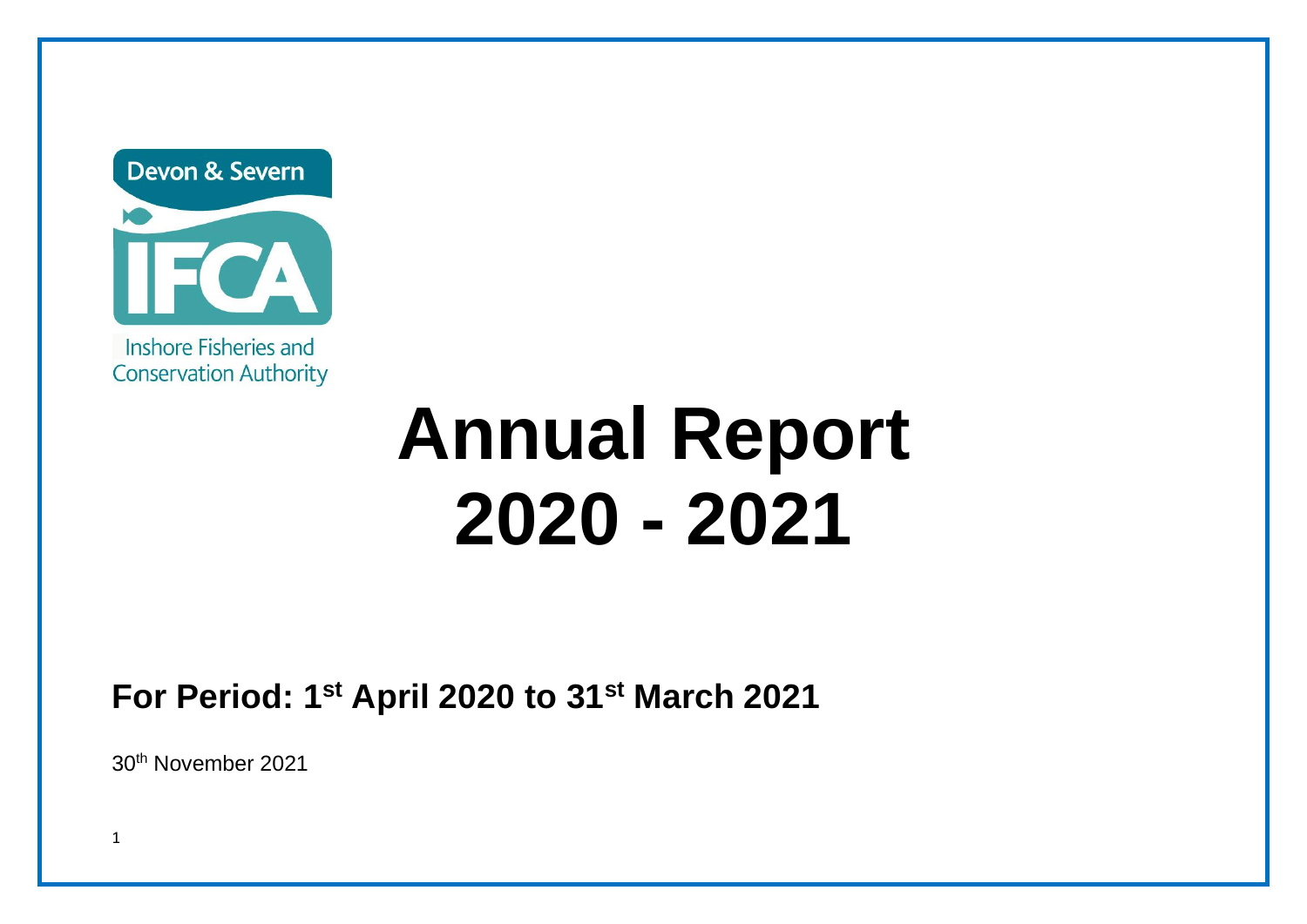## Contents

| 2. |  |
|----|--|
| 3. |  |
| 4. |  |
|    |  |
|    |  |
|    |  |
|    |  |
|    |  |
|    |  |
|    |  |
|    |  |
|    |  |
|    |  |
|    |  |
|    |  |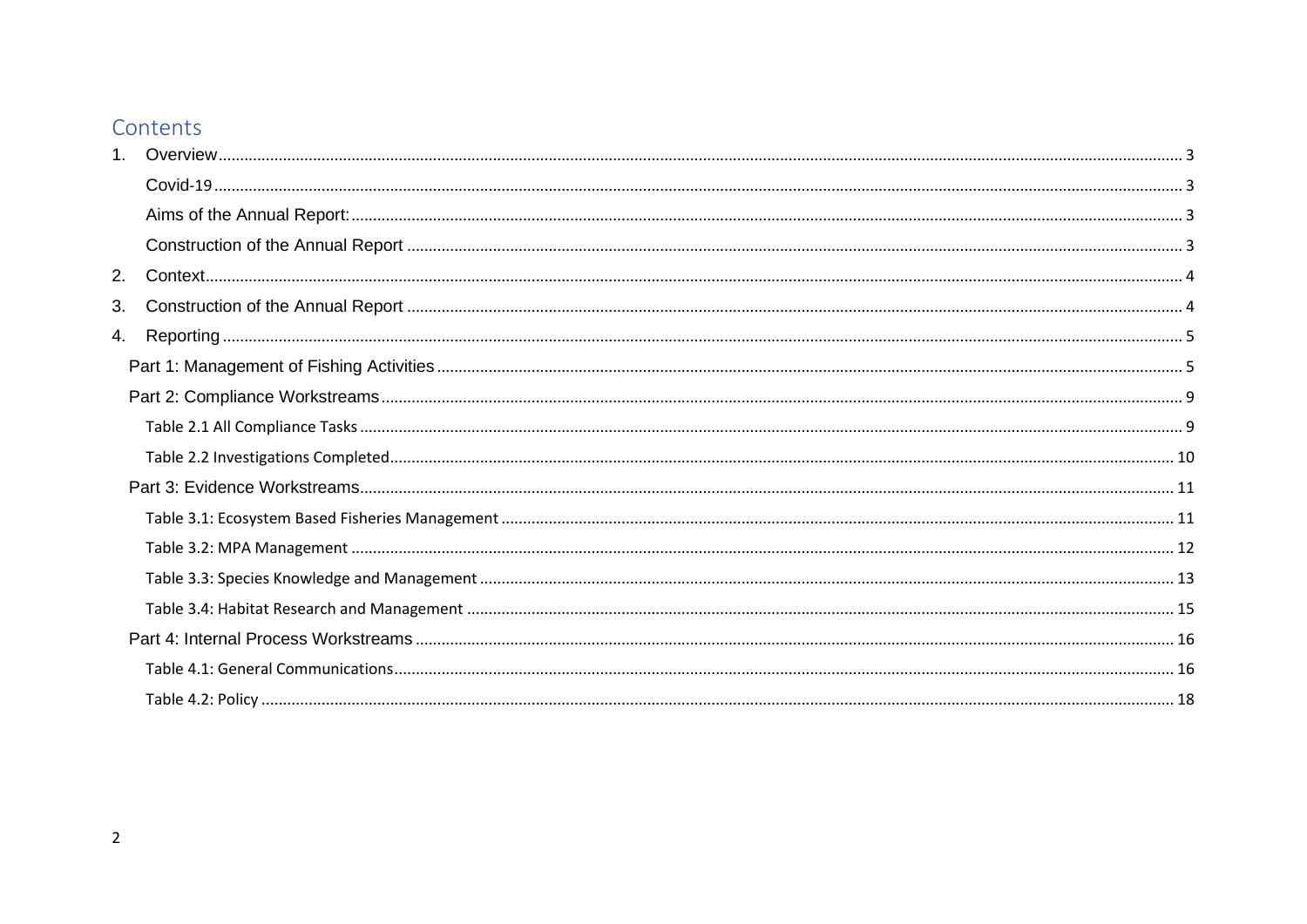## <span id="page-2-0"></span>1. Overview

An Annual Report must be produced as a requirement of Section 178 of the Marine and Coastal Access Act 2009. This Annual Report is focussed on the workstreams undertaken by D&S IFCA between 1st April 2020 and 31st March 2021 as set out in D&S IFCA's Annual Plan 2020-21. The monitoring of identified workstreams and documenting which tasks remain on-going or are incomplete has been fundamental in the creation of D&S IFCA's 2021-22 Annual Plan.

#### <span id="page-2-1"></span>Covid-19

The pandemic has impacted the work of D&S IFCA during FY 2020-21. The main office was closed for long periods and all staff have had to undertake more home working. Time was needed by staff to adapt to the new working arrangements and to develop and adhere to Covid-19 risk assessments. Negative impacts of the pandemic included a reduction in "on-site" work that included enforcement patrols and survey work. There were some positive impacts, and this has included the greater use of technology for internal and external meetings. Home working and on-line meetings has helped reduced costs, lower D&S IFCA's carbon footprint, and provide staff with more choice to gain a better work/life balance.

#### <span id="page-2-2"></span>Aims of the Annual Report:

- 1. To be easy to understand and to be effective as a means of reporting.
- 2. To demonstrate the status of workstreams as compared to those identified in D&S IFCA's 2020-21 Annual Plan.
- 3. To highlight which workstreams, have been completed by 31st March 2021, or remain on track for completion by the original deadlines.
- 4. To highlight why some workstreams were not completed or not progressed.

#### <span id="page-2-3"></span>Construction of the Annual Report

This Annual Report is divided into core work areas. For each of these areas, tables have been produced which demonstrate the workstreams that have been completed and those that are incomplete or still on-going.

These sections are colour coded:



Completed Work: In-complete or Not Progressed Work: Some actions in task were completed:

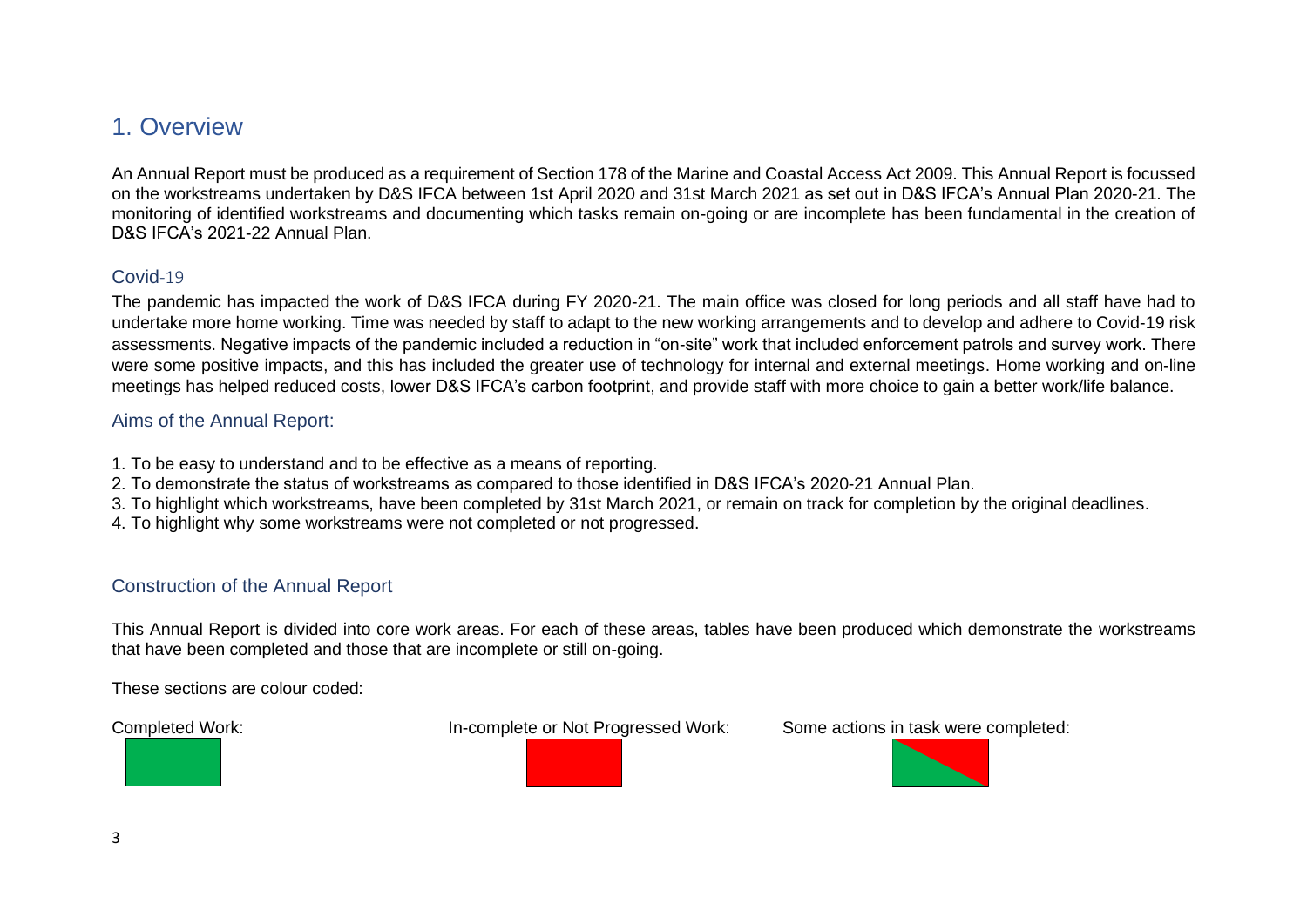## <span id="page-3-0"></span>2. Context

The Annual Report for the period 1st April 2020 to 31st March 2021 can be read in conjunction with D&S IFCA's 2020-21 Annual Plan (and Annexes) by using the links provided below:

| DAS IFOA Doppmentation                              | The 2020-2021 Annual Plan (Final Version 1.3)               |
|-----------------------------------------------------|-------------------------------------------------------------|
| Devon & Severn                                      | Annex 1: D&S IFCA Metrics (March 2020)                      |
| Inshore Fisheries and                               | Annex 2: D&S IFCA Budget Summary (March 2020)               |
| <b>Conservation Authority</b><br><b>Annual Plan</b> | <b>Annex 3: IFCA Success Criteria</b>                       |
| 2020 - 2021                                         | Annex 4: D&S IFCA Risk Assessment Matrix                    |
| Version 1.3                                         | Annex 5: D&S IFCA Annual Plan - Abbreviations & Definitions |
| April 2020<br>DIST INCA 22 <sup>14</sup> April 2020 | Annex 6: D&S IFCA Staff Structure (March 2020)              |

The Annual Plan for FY 2020/2021 was focussed on four core areas of work as follows:

- Management of Fishing and Conservation
- Compliance
- Evidence (sub-divided)
- Internal Process

Each overarching task within these categories was broken down into sub-tasks with task numbering. Further detail was provided setting out the intended actions, reasons for completion, an expected time frame for delivery and anticipated funding source (Budget or use of Reserves).

## <span id="page-3-1"></span>3. Construction of the Annual Report

This Annual Report is divided into core work areas. For each of these areas, tables have been produced which demonstrate the workstreams that have been completed (Green) and those that are incomplete (Red) by 31<sup>st</sup> March 2021. The summary report accompanying each task sets out what progress was made by 31<sup>st</sup> March 2021.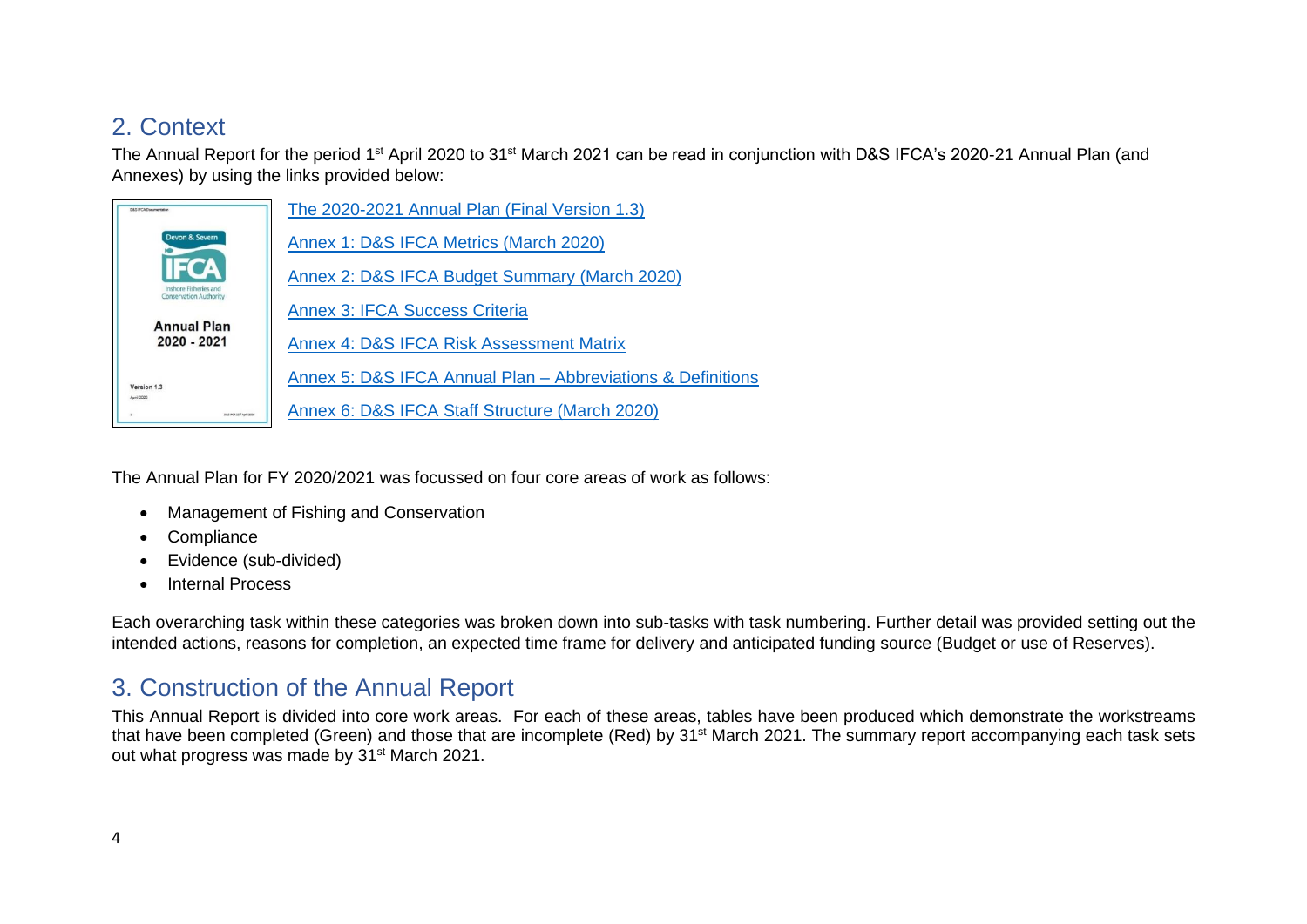## <span id="page-4-0"></span>4. Reporting

## <span id="page-4-1"></span>Part 1: Management of Fishing Activities

| <b>Overarching Task</b>                                                              | <b>Complete</b><br>Y/N | <b>Annual</b><br>Plan<br>Ref: | <b>Summary Report</b>                                                                                                                                                                                                                                                                                                                                                                                                                                                                                                                                                                                                                                                                                                                                                                                                                                      |
|--------------------------------------------------------------------------------------|------------------------|-------------------------------|------------------------------------------------------------------------------------------------------------------------------------------------------------------------------------------------------------------------------------------------------------------------------------------------------------------------------------------------------------------------------------------------------------------------------------------------------------------------------------------------------------------------------------------------------------------------------------------------------------------------------------------------------------------------------------------------------------------------------------------------------------------------------------------------------------------------------------------------------------|
| <b>Complete 5 Year</b><br><b>Review of Mobile</b><br><b>Fishing Permit</b>           | No.                    | 001                           | The B&PSC actioned pre-consultation to inform the management of sand eel trawling via new categories of Mobile Fishing<br>Permit Conditions. The findings of the informal "Have Your Say" consultation were presented to the B&PSC on 17th<br>August 2020 and the decision making of the B&PSC informed further work.                                                                                                                                                                                                                                                                                                                                                                                                                                                                                                                                      |
| <b>Byelaw</b>                                                                        |                        | 002 to<br>009                 | Tasks 002 to 009 were brought forward from the 2019-2020 Annual Plan into the 2020-21 Annual Plan. The B&PSC has<br>previously deferred decision making pending the findings of environmental assessment work which will inform the<br>development of permit conditions (access for fishing activity in MPAs). Tasks 002 to 009 were process related tasks to be<br>completed in a sequence. As well as delays in completing some relevant environmental assessments (and receiving the<br>returned formal advice from Natural England to inform the B&PSC), on-going legal proceedings relating to potential<br>breaches of existing permit conditions has delayed this workstream. Advanced drafting work and further decision making<br>of the B&PSC will be influenced by legal advice received following the conclusion of current legal proceedings. |
|                                                                                      |                        | 073 to<br>075                 | Tasks 073 to 075 were specific communication tasks relevant to the introduction of the re-made Mobile Fishing Permit<br>Byelaw. These tasks were not possible to undertake due to the delays with tasks 002 to 009.                                                                                                                                                                                                                                                                                                                                                                                                                                                                                                                                                                                                                                        |
| To Introduce the<br><b>Exemptions Byelaw</b><br>2019                                 | <b>Yes</b>             | 010 to<br>012                 | The content of the Byelaw was amended in line with advice received during the Defra/MMO quality assurance phase. A<br>revised "Final" Impact Assessment was produced. The Exemptions Byelaw 2019 was signed on 14th April 2020. A new<br>application form was created and published for use in May 2020. A new website page was developed. A Final Byelaw<br>Development Report for the Exemptions Byelaw 2019 was produced and published on 11th June 2020.                                                                                                                                                                                                                                                                                                                                                                                               |
| To begin the 5 Year<br><b>Review of the</b>                                          | <b>No</b>              | 013                           | The review (re-making) of the Potting Permit Byelaw has not begun.                                                                                                                                                                                                                                                                                                                                                                                                                                                                                                                                                                                                                                                                                                                                                                                         |
| <b>Potting Permit</b><br><b>Byelaw</b>                                               |                        | 080                           | Task 080 was a specific communication task that could not be undertaken as the review did not begin.                                                                                                                                                                                                                                                                                                                                                                                                                                                                                                                                                                                                                                                                                                                                                       |
| To begin the 5 Year<br><b>Review of the</b><br><b>Diving Permit</b><br><b>Byelaw</b> | <b>No</b>              | 014                           | The review (re-making) of the Diving Permit Byelaw has not begun. Work was undertaken relating to existing Diving<br>Permit Conditions involving the Scallop Closed Season with a view to potential changes to existing Diving Permit<br>Conditions (Cat 1). This included consultation in September/October 2020. A report was presented to the B&PSC in<br>February 2021 recommending amendments to existing Category One Diving (commercial) Diving Permit Conditions                                                                                                                                                                                                                                                                                                                                                                                   |
|                                                                                      |                        | 081                           | Task 081 was a specific communication task that could not be undertaken as the review did not begin.                                                                                                                                                                                                                                                                                                                                                                                                                                                                                                                                                                                                                                                                                                                                                       |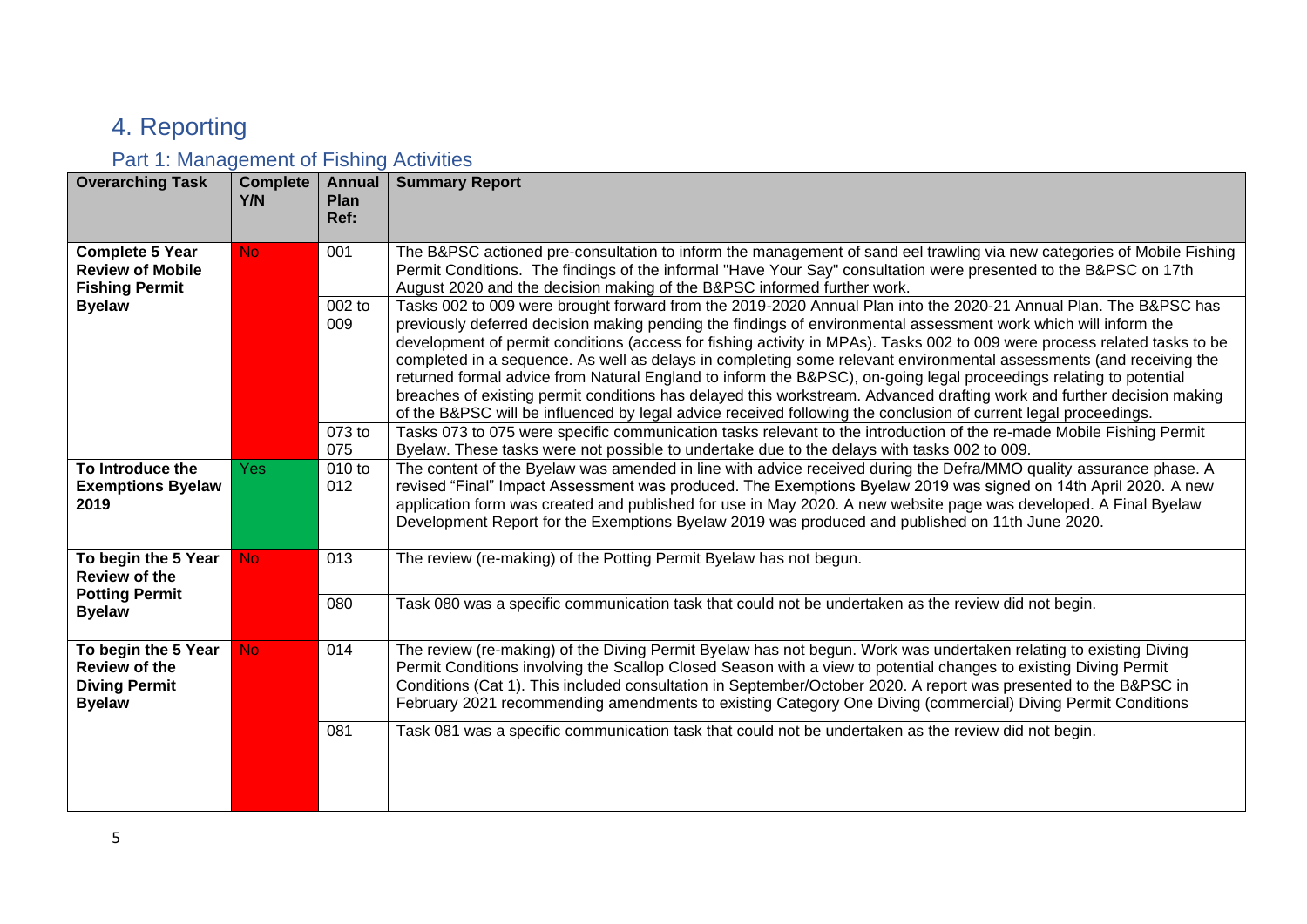| <b>Overarching Task</b>                                                                                                                                                | <b>Complete</b><br>Y/N | <b>Annual</b><br>Plan<br>Ref: | <b>Summary Report</b>                                                                                                                                                                                                                                                                                                                                                                                                                                                                                                                                                                                                                                                                                                                                                                                                                                                                                 |
|------------------------------------------------------------------------------------------------------------------------------------------------------------------------|------------------------|-------------------------------|-------------------------------------------------------------------------------------------------------------------------------------------------------------------------------------------------------------------------------------------------------------------------------------------------------------------------------------------------------------------------------------------------------------------------------------------------------------------------------------------------------------------------------------------------------------------------------------------------------------------------------------------------------------------------------------------------------------------------------------------------------------------------------------------------------------------------------------------------------------------------------------------------------|
| <b>Live Wrasse Pot</b><br><b>Fishery - Changes</b><br>to Potting Permit<br><b>Conditions &amp;</b><br>implementation                                                   | <b>Yes</b>             | 015 to<br>018                 | Permit drafting was completed in preparation for a formal consultation on the proposed changes to Potting Permit<br>Conditions. The formal consultation ended on 15th May 2020 and a report was made for presentation to the B&PSC on<br>18th June 2020. Potting Permit Conditions were amended to reflect the decision making of the B&PSC. Amended Potting<br>Permit Conditions were circulated in June 2020 with the new restrictions valid from 10th July 2020. Policy/Guidance<br>relating to the Live Wrasse Pot Fishery was also updated. A Final Byelaw Development Report was created and published<br>in August 2020. In addition, and as an un-planned task, 5 (relevant) HRA assessments were reviewed by environment<br>officers and sent to Natural England for advice at the request of the B&PSC.                                                                                     |
|                                                                                                                                                                        |                        | 076                           | Task 076 was a specific communication task. A consultation circular was created for use on Mail Chimp and it was directly<br>circulated to all contacts on the mailing list. News items for the website and Facebook page were created to support the<br>consultation. The "consultation" website display page was also used to support engagement.                                                                                                                                                                                                                                                                                                                                                                                                                                                                                                                                                   |
| To implement a<br>new Hand Working<br><b>Permit Byelaw</b>                                                                                                             | No.                    | 019                           | An informal consultation was actioned by the B&PSC regarding the establishment of catch thresholds that could be<br>incorporated into the Hand Working Permit Byelaw. The findings were presented to the B&PSC in June 2020 as an<br>information item.                                                                                                                                                                                                                                                                                                                                                                                                                                                                                                                                                                                                                                                |
|                                                                                                                                                                        |                        | 020 to<br>025                 | The large response (and opposition from to the implementation of bag limits as set out in the consultation) prompted<br>officers to further consider how to best proceed with the development of the Byelaw. Officers became aware of national<br>interest amongst other IFCAs to potentially develop Hand Working/Hand Gathering Byelaws. A working Group "FISHGIG"<br>was established later in 2020 to discuss development of a potential template for a Byelaw. D&S IFCA Officers are now<br>working with FISHGIG to inform this delayed workstream. This has delayed tasks 020 to 25 which were tasks to complete<br>in a sequence.                                                                                                                                                                                                                                                               |
|                                                                                                                                                                        |                        | 077 to<br>079                 | Tasks 077 to 079 were specific communication tasks. The Hand Working Permit Byelaw was not developed to an<br>advanced stage and therefore these tasks could not be completed.                                                                                                                                                                                                                                                                                                                                                                                                                                                                                                                                                                                                                                                                                                                        |
| To implement the<br><b>Monitoring and</b><br><b>Control Plans</b><br>(M&CPs) for certain<br>activities taking<br>place with Marine<br><b>Protected Areas</b><br>(MPAs) | <b>Yes</b>             | 026                           | Monitoring and Control Baseline reports have been produced in 2020 for Lundy, Plymouth Shad and Torbay MPAs<br>documenting the monitoring undertaken throughout 2019. DPA requests will be submitted to MMO for the activity levels in<br>these three sites for 2020 and reported on in 2021/2022. Shad fliers have been produced detailing the designation of<br>shad and that any caught must be returned to sea as soon as possible after the catch occurs. These have been<br>disseminated to netters in the Severn Estuary and all netters and ring netters in the Plymouth Sound. Recording forms<br>have also been sent out with these fliers for any catches to be recorded and returned to D&S IFCA. In 2021/2022 these<br>fliers will again be sent out to all netters and ring netters operating in the Plymouth Sound MPA and netters in the Severn<br>Estuary, through D&S IFCA Permits. |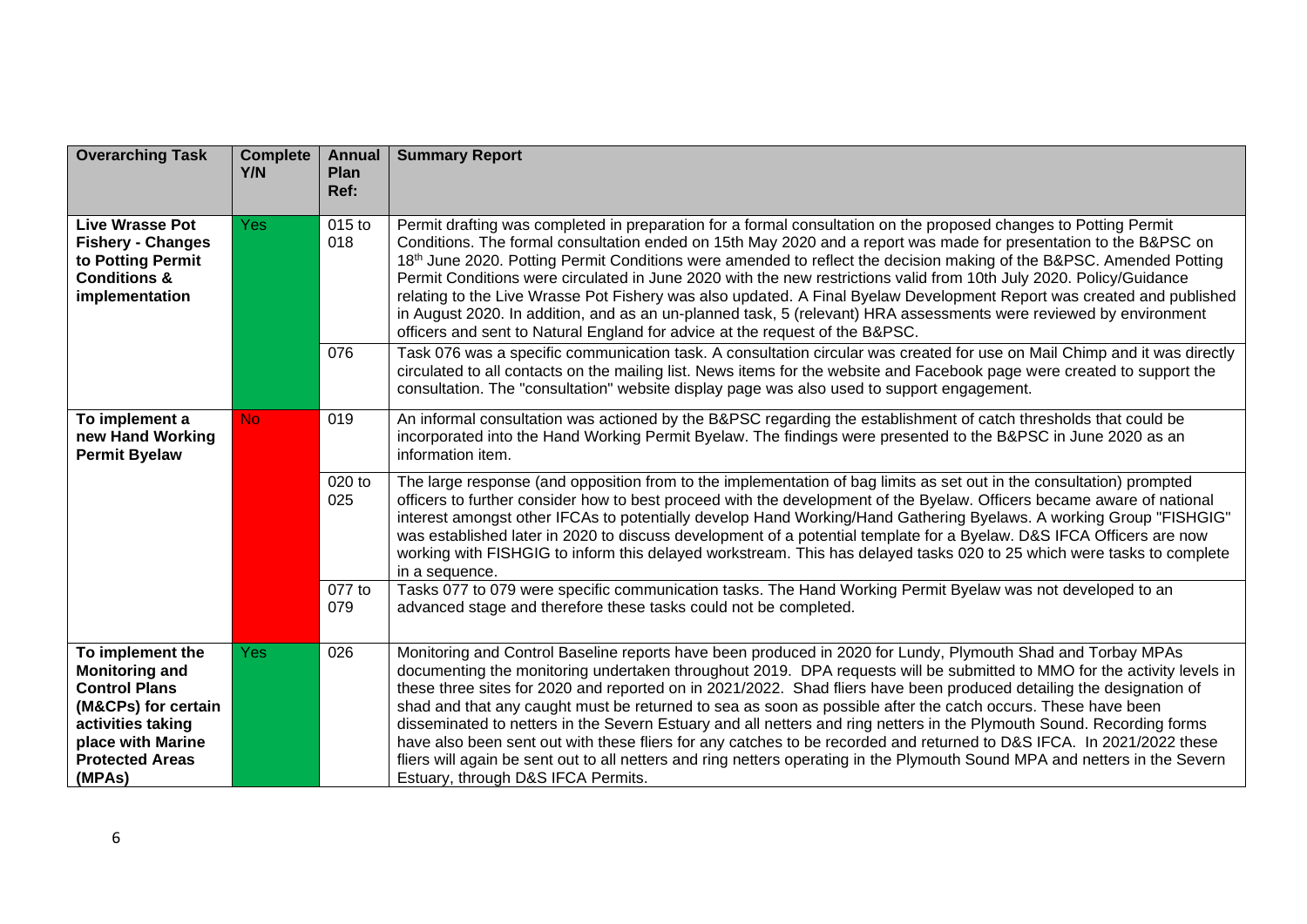| <b>Overarching Task</b>                                                                                                                                 | <b>Complete</b><br>Y/N | <b>Annual</b><br><b>Plan</b><br>Ref: | <b>Summary Report</b>                                                                                                                                                                                                                                                                                                                                                                                                                                                                                                                                                                                                                                                                                                                                                                                                                                                                                                                                                                                                                                                                                                                                                                                                                                                |
|---------------------------------------------------------------------------------------------------------------------------------------------------------|------------------------|--------------------------------------|----------------------------------------------------------------------------------------------------------------------------------------------------------------------------------------------------------------------------------------------------------------------------------------------------------------------------------------------------------------------------------------------------------------------------------------------------------------------------------------------------------------------------------------------------------------------------------------------------------------------------------------------------------------------------------------------------------------------------------------------------------------------------------------------------------------------------------------------------------------------------------------------------------------------------------------------------------------------------------------------------------------------------------------------------------------------------------------------------------------------------------------------------------------------------------------------------------------------------------------------------------------------|
| To review the<br><b>Skerries Bank</b><br><b>Angling Zone</b>                                                                                            | <b>No</b>              | 027                                  | The task to undertake the recommendations set out in the 2019 D&S IFCA Skerries Angling Zone report and to<br>undertake consultation and meetings with the three interested sectors between May and July 2020 was not achieved.<br>However, two supplementary reports have been produced in 2020:<br>Blonde Ray and Plaice Landings and Stock Assessment Report for Skerries Bank - August 2020<br>Temporal and Spatial Use of the Skerries Bank Angling Zone by Shore-Based Anglers - September 2020                                                                                                                                                                                                                                                                                                                                                                                                                                                                                                                                                                                                                                                                                                                                                                |
| <b>Co-chair the</b><br><b>Inshore Potting</b><br><b>Agreement (IPA)</b><br><b>Committee to</b><br>annually inform<br>potential changes<br>in management | Yes                    | 028                                  | The IPA is a conflict resolution management system in South Devon that is national and internally praised. Annual<br>meetings allow fishing industry representative to come together to discuss proposed change to the management<br>system and chart. This also provides the opportunity to discuss relevant workstreams and future policy drivers to these<br>industry members. The IPA Committee meeting was organised as planned which included representation from the<br>fishing industry, the MMO and D&S IFCA. Revised IPA charts were produced by end of December 2020 and minutes<br>of the meeting produced by end of March 2021. In addition, a new D&S IFCA website page was constructed to display<br>the updated IPA chart for 2021.                                                                                                                                                                                                                                                                                                                                                                                                                                                                                                                  |
| To review access to<br>demersal mobile<br>gear in areas within<br><b>MPAs, previously</b><br>closed under<br>precaution.                                | <b>Yes</b>             | 029                                  | A Habitat Regulation Assessment (HRA), on the interaction of demersal gear within the northern part of an area<br>known as Zone 2 on the IPA chart, which was closed under precaution to demersal gear in 2014 under the Mobile<br>Fishing Permit conditions (Annex 5a), was completed and sent to Natural England for formal advice in December<br>2019. Under these HRA three options were proposed to open up access to demersal fishing gear. Formal advice was<br>received in April 2020 which agreed that further areas within the Start Point to Plymouth Sound and Eddystone SAC<br>could be safely opened to towed gear without significant adverse effect on the protected reef features. Option 2 was<br>the preferred option to open up part of the zone, west of an area called the Prongs away from the sensitive features.<br>Option 3 proposed a larger access area, but Natural England wishes to review the current ground truthing data which<br>suggest that much of the Prongs area is sediment not reef. These data are being collated and will be sent to NE.<br>Opening up access by either option will depend on the detailed use of IVMS to ensure effective monitoring of the<br>demersal gear activity to ensure protection of the reef. |
| To review the spiny<br>lobster fisheries in<br>the District and<br>gain information to<br>development<br>potential<br>management<br>measures            | No.                    | 030                                  | Sectoral meetings were not undertaken in 2020/2021. This task relies on data collection, collation and analysis under<br>Task 53 of the Annual Plan 2020/2021. Much of the work under Task 53 has been on-going through the year to<br>monitor the abundance and gather data on spiny lobster abundance and distribution. These data needs reviewing and<br>further engagement with the fishing industry and other stakeholders to develop a co-management strategy for this<br>fishery in 2021-2022. The task to review the information and develop potential management measures has not been<br>completed.                                                                                                                                                                                                                                                                                                                                                                                                                                                                                                                                                                                                                                                        |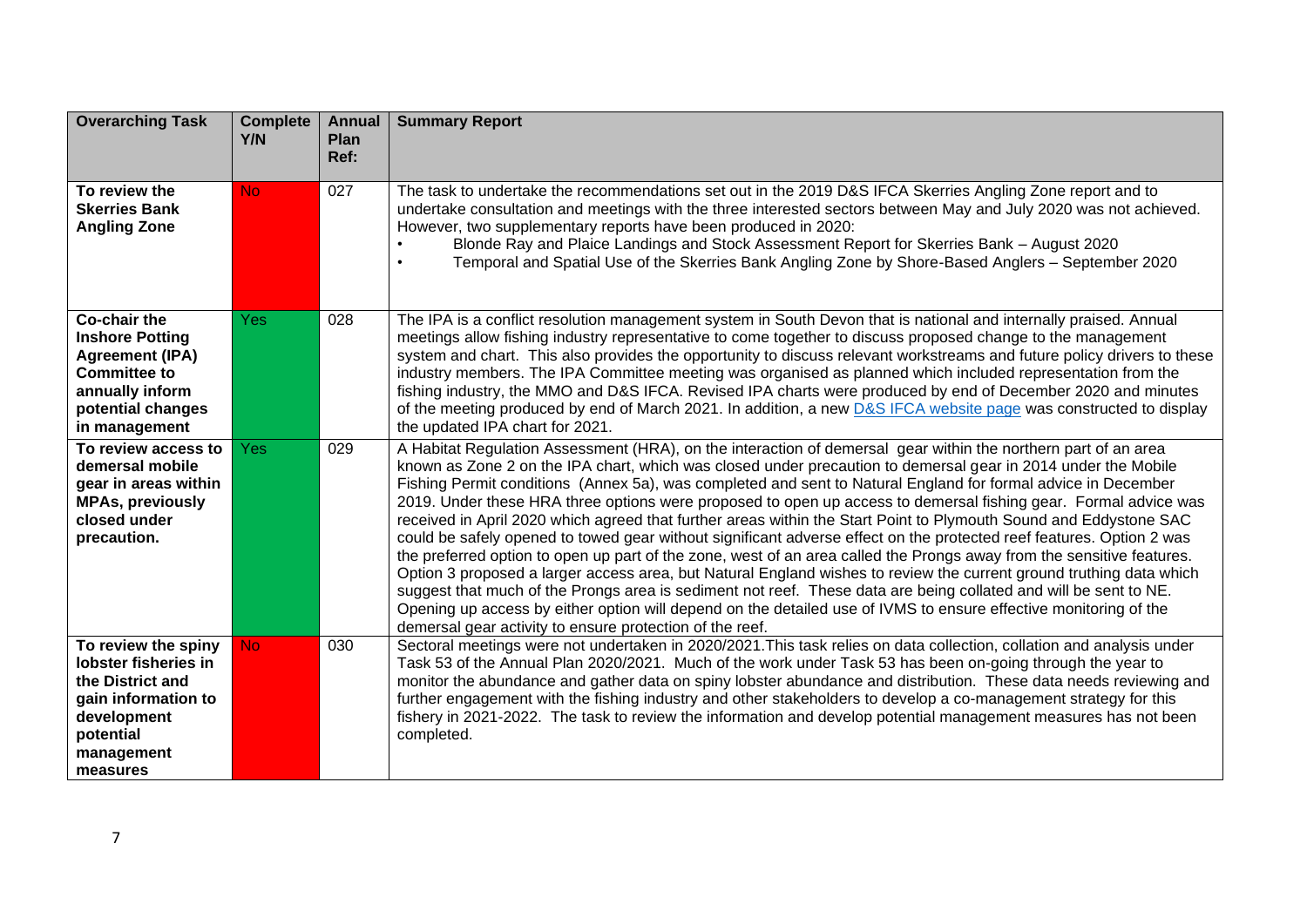| <b>Overarching Task</b>                                                                          | <b>Complete</b><br>Y/N. | Annual<br><b>Plan</b><br>Ref: | <b>Summary Report</b>                                                                                                                                                                                                                                                                                                                                                                                                                                                                                                                                                                                                                                                                                                                                                                                                                                                                                                                             |
|--------------------------------------------------------------------------------------------------|-------------------------|-------------------------------|---------------------------------------------------------------------------------------------------------------------------------------------------------------------------------------------------------------------------------------------------------------------------------------------------------------------------------------------------------------------------------------------------------------------------------------------------------------------------------------------------------------------------------------------------------------------------------------------------------------------------------------------------------------------------------------------------------------------------------------------------------------------------------------------------------------------------------------------------------------------------------------------------------------------------------------------------|
|                                                                                                  |                         |                               |                                                                                                                                                                                                                                                                                                                                                                                                                                                                                                                                                                                                                                                                                                                                                                                                                                                                                                                                                   |
| To introduce<br>appropriate<br>management of the<br><b>Taw Torridge</b><br><b>Mussel Fishery</b> | No<br><b>Yes</b>        | 031                           | D&S IFCA has not introduced further management measures for the Taw Torridge Mussel Fishery but has completed<br>two of the actions under the task. A survey of the subtidal resource SSSI was successfully undertaken and a report of<br>was produced in November 2020. The results of this survey work fed into a site assessment to assess the potential<br>impact of a trial to dredge subtidal mussels and to relay the subtidal mussels intertidally within the Taw Torridge<br>Estuary SSSI. This work was undertaken with a local fisher following assent given by Natural England to undertake the<br>trial between December 2020 and end of April 2021. D&S IFCA granted the fisher an exemption to carry out this work.<br>The trial commenced in March 2021. An intertidal mussel survey was also undertaken in 2020 and a stock assessment<br>report was completed in March 2021 (Annual Plan Task 057) and published in April 2021. |
| To implement<br>recommendations                                                                  | No.                     | 032                           | Authority members requested that the Mariculture Strategy, as presented on 12 <sup>th</sup> March 2020, be amended. An<br>updated Mariculture Strategy and Regulatory Framework has now been produced. The next stages would require                                                                                                                                                                                                                                                                                                                                                                                                                                                                                                                                                                                                                                                                                                              |
| from the D&S IFCA                                                                                |                         |                               | consideration regarding implementation of the recommendations within the strategy. It was originally envisaged that                                                                                                                                                                                                                                                                                                                                                                                                                                                                                                                                                                                                                                                                                                                                                                                                                               |
| <b>Mariculture</b>                                                                               |                         |                               | reserves would be used to fund a Project Officer (suitable contractor) to carry out some of the actions specified by the                                                                                                                                                                                                                                                                                                                                                                                                                                                                                                                                                                                                                                                                                                                                                                                                                          |
| <b>Strategy</b>                                                                                  |                         |                               | Mariculture Strategy.                                                                                                                                                                                                                                                                                                                                                                                                                                                                                                                                                                                                                                                                                                                                                                                                                                                                                                                             |

(intentionally blank)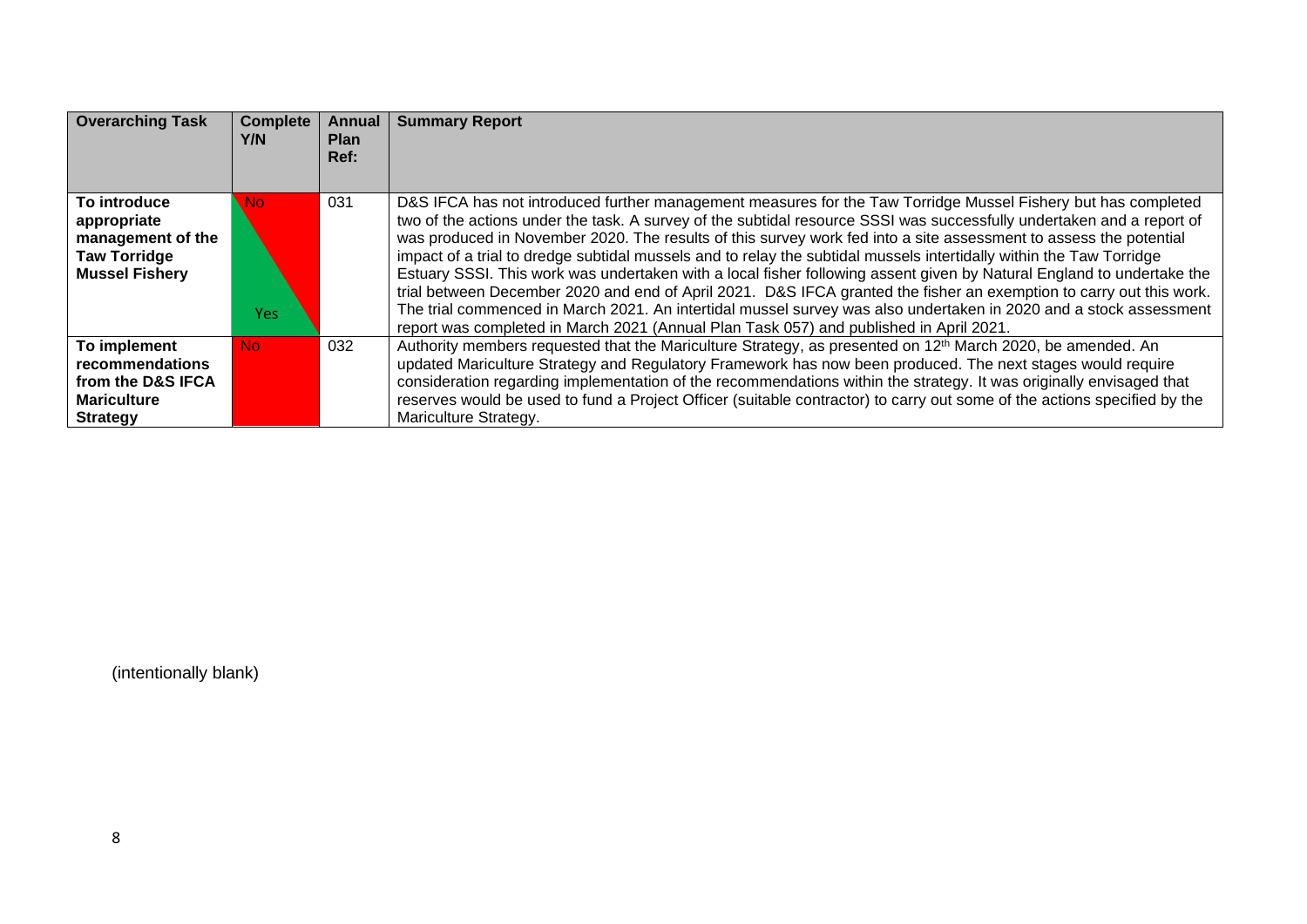## <span id="page-8-0"></span>Part 2: Compliance Workstreams

<span id="page-8-1"></span>Table 2.1 All Compliance Tasks

| <b>Overarching Task</b>                                                            | <b>Complete</b><br>Y/N | <b>Annual</b><br>Plan<br>Ref: | <b>Summary Report</b>                                                                                                                                                                                                                                                                                                      |
|------------------------------------------------------------------------------------|------------------------|-------------------------------|----------------------------------------------------------------------------------------------------------------------------------------------------------------------------------------------------------------------------------------------------------------------------------------------------------------------------|
| <b>To monitor Mobile</b><br><b>Fishing Vessels</b><br>using IVMS                   | Yes:                   | 033                           | Officers have evaluated IVMS data to assess compliance with Permit conditions as an integral part of their intelligence<br>led enforcement work.                                                                                                                                                                           |
| <b>To follow National</b><br>Compliance<br><b>Directives</b>                       | Yes:                   | 034                           | Officers have complied with and conducted their enforcement activities within the national frameworks. This has<br>ensured that there is a consistent approach in areas of enforcement where both MMO and IFCAs have powers to<br>enforce.                                                                                 |
| To review the<br><b>Compliance and</b><br><b>Enforcement</b><br><b>Strategy</b>    | <b>Yes</b>             | 035                           | D&S IFCA's Enforcement & Compliance Strategy is examined each year. The current version was amended in 2019<br>and is dated 11th October 2019. The Strategy was not amended in 2020, however changes were made to some<br>Standard Operating Procedures and Risk assessments (Health & Safety Orientated) due to Covid-19. |
| <b>Member of Tactical</b><br><b>Co-ordination</b><br>Group                         | Yes:                   | 036                           | Meetings are held at IFCA enforcement team and regional level which allows the sharing of illegal activity intelligence<br>reports and planning for co-ordinated enforcement action. All required meetings were attended and (as of 18th<br>February 2021) 23 TCG meetings were attended in FY 2020/21.                    |
| To maintain a Duty<br><b>Phone</b>                                                 | Yes                    | 037                           | The carrying of the duty phone by officers provides a communication option for the reporting of suspicious activity out<br>of office hours. This increases knowledge of suspected illegal activity in the District. Officers have documented all<br>reports of suspected illegal activity in intelligence reports.         |
| <b>Enforce fisheries</b><br>management<br>measures in the<br><b>Severn estuary</b> | N <sub>o</sub>         | 038                           | Reserves were not used to support this task of conducting at least six enforcement patrols to ensure compliance with<br>restrictions in the Severn Estuary. Two patrols were conducted in the Severn Estuary.                                                                                                              |
| <b>Enforce fisheries</b><br>management<br>measures in North<br><b>Devon</b>        | N <sub>o</sub>         | 039                           | The intention was to carry out a minimum of 15 enforcement patrols and ten inspections at ports. Due to COVID-19<br>restrictions and limited enforcement staff resourcing, only 10 enforcement patrols were carried out focussing on the<br>Taw and Torridge estuaries and no vessels or premises were inspected.          |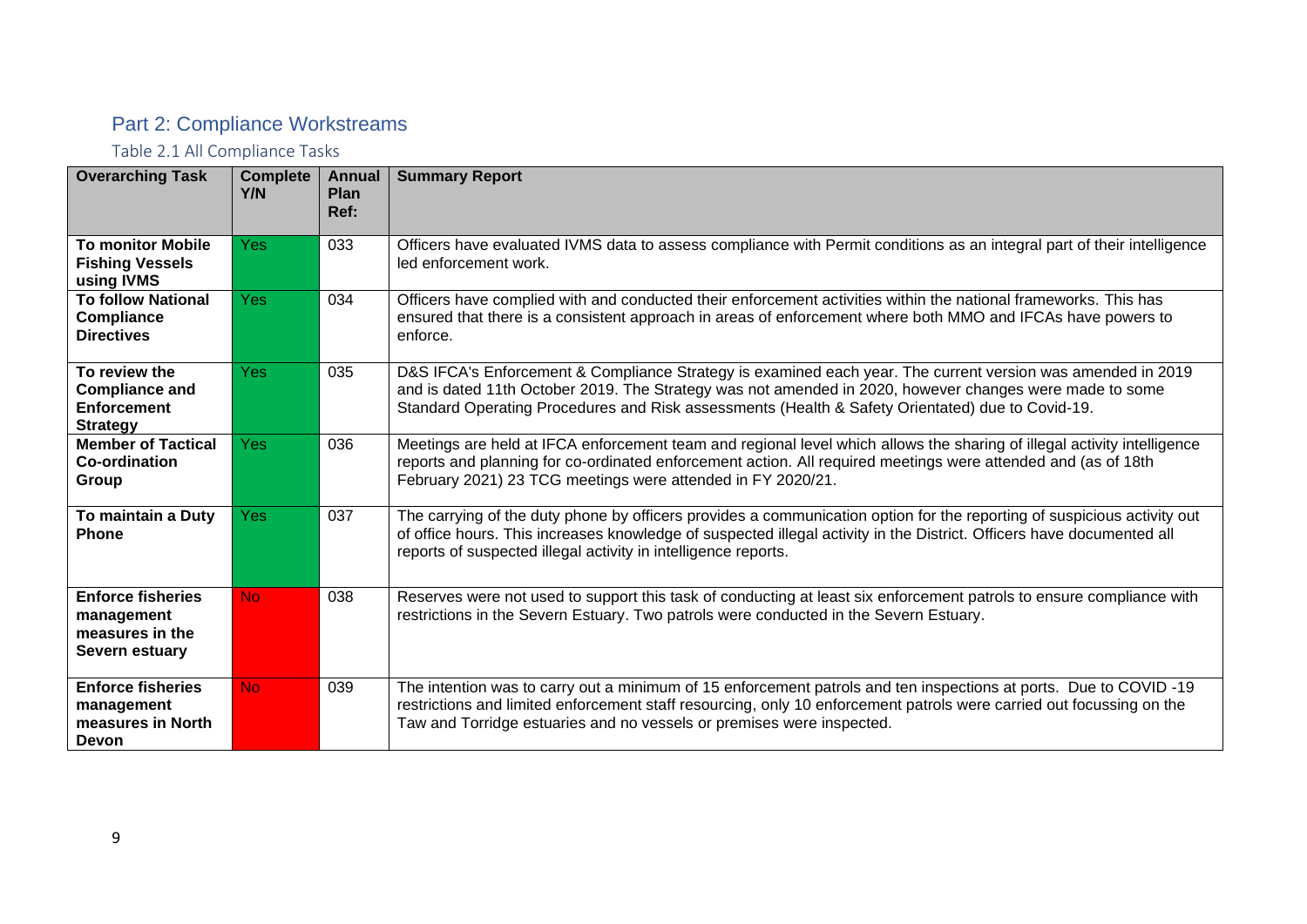| <b>Overarching Task</b>  | <b>Complete</b> | Annual      | <b>Summary Report</b>                                                                                                   |  |
|--------------------------|-----------------|-------------|-------------------------------------------------------------------------------------------------------------------------|--|
|                          | Y/N             | <b>Plan</b> |                                                                                                                         |  |
|                          |                 | Ref:        |                                                                                                                         |  |
| <b>Enforce fisheries</b> | No.             | 040         | Agreement in principle was achieved between the EA and D&S IFCA to share the use of the EA's RIB based in               |  |
| management               |                 |             | Alverdiscott. Reserves were not used to hire office space at the EA offices in Alverdiscott or fund possible overnight  |  |
| measures in North        |                 |             | accommodation. Due to COVID restrictions and limited staff resourcing it was not possible to provide sufficient officer |  |
| Devon                    |                 |             | time to justify this expenditure.                                                                                       |  |
| <b>Enforce fisheries</b> | No.             | 041         | The intention was to carry out a minimum of 50 enforcement patrols and 30 inspections at ports. Due to COVID            |  |
| management in            |                 |             | restrictions and limited staff resourcing, only 43 enforcement patrols were carried out and no vessels or premises were |  |
| South Devon              |                 |             | inspected.                                                                                                              |  |

## <span id="page-9-0"></span>Table 2.2 Investigations Completed

| <b>Date</b> | <b>Potential Offence</b>                                             | <b>Investigation Progress - Outcome of Case</b>                            |
|-------------|----------------------------------------------------------------------|----------------------------------------------------------------------------|
| 21/05/2020  | Fishing without a permit.                                            | No further action, insufficient evidence.                                  |
| 08/06/2020  | Reported pot losses within Inshore Potting Agreement Area (IPA).     | No further action, insufficient evidence                                   |
| 12/06/2020  | Fishing without a permit.                                            | Official Written Warning issued                                            |
| 16/06/2020  | Fishing without a permit.                                            | No further action, failed public interest test.                            |
| 20/06/2020  | Fishing without a permit.                                            | Fixed Administrative Penalty - £1000 paid.                                 |
| 10/07/2020  | Reported pot losses within IPA.                                      | No vessel incursions identified from investigation. No further action.     |
| 13/07/2020  | Potting for wrasse out of season.                                    | Court proceedings.                                                         |
| 21/07/2020  | Reported pot losses within IPA.                                      | No vessel incursions identified from investigation. Pots placed outside of |
|             |                                                                      | closed areas. No further action.                                           |
| 09/10/2020  | Reported pot losses within IPA.                                      | No vessel incursions identified from investigation. No further action.     |
| 13/10/2020  | Non-functional IVMS                                                  | Court proceedings.                                                         |
| 25/10/2020  | Spatial incursion Annex 2.                                           | No further action, insufficient evidence.                                  |
| 26/10/2020  | Non-functional IVMS/ Spatial incursion Annex 2.                      | No further action, insufficient evidence.                                  |
| 28/10/2020  | Spatial incursion Annex 2.                                           | No further action, insufficient evidence.                                  |
| 30/10/2020  | Non-functioning IVMS.                                                | Official Written Warning issued.                                           |
| 09/11/2020  | Operating without a permit.                                          | No further action, insufficient evidence.                                  |
| 17/11/2020  | Operating without a permit.                                          | Official Written Warning issued.                                           |
| 11/01/2021  | Non-functioning IVMS.                                                | Official Written Warning issued.                                           |
| 23/01/2021  | Non-functioning IVMS.                                                | Official Written Warning issued.                                           |
| 01/02/2021  | Non-functioning IVMS.                                                | No further action, insufficient evidence.                                  |
| 01/03/2021  | Non-functioning IVMS.                                                | Simple caution issued including a claim for costs.                         |
| 23/03/2021  | Lobster below the Minimum Conservation Reference Size & obstruction. | Guilty plea, fine total £3240.                                             |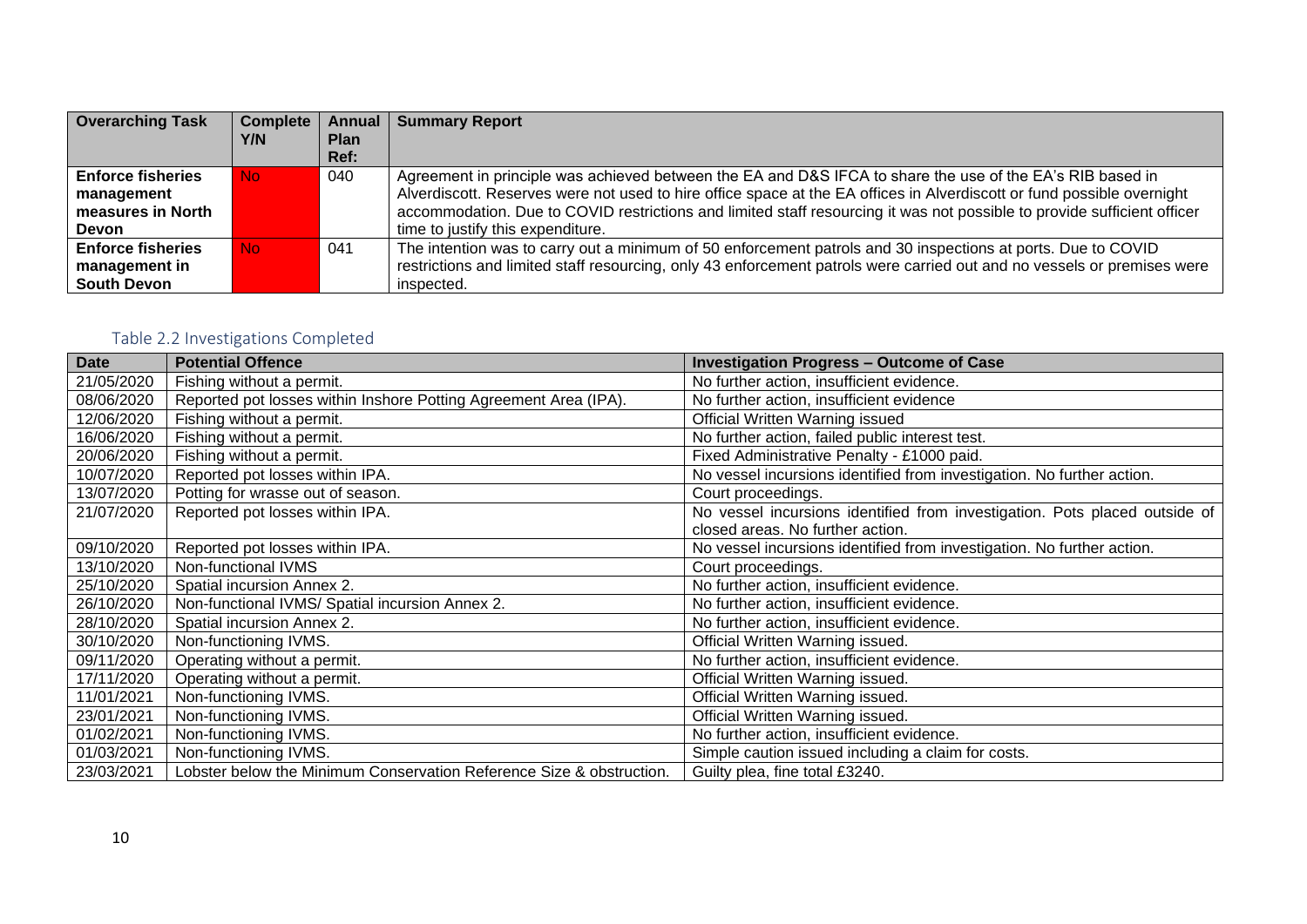### <span id="page-10-0"></span>Part 3: Evidence Workstreams

<span id="page-10-1"></span>Table 3.1: Ecosystem Based Fisheries Management

| <b>Overarching Task</b>                                                                                                                                         | <b>Complete</b><br>Y/N | <b>Annual</b><br>Plan<br>Ref: | <b>Summary Report</b>                                                                                                                                                                                                                                                                                                                                                                                                                                                                                                                                        |
|-----------------------------------------------------------------------------------------------------------------------------------------------------------------|------------------------|-------------------------------|--------------------------------------------------------------------------------------------------------------------------------------------------------------------------------------------------------------------------------------------------------------------------------------------------------------------------------------------------------------------------------------------------------------------------------------------------------------------------------------------------------------------------------------------------------------|
| <b>Wrasse On-board</b><br><b>Surveys</b>                                                                                                                        | Yes                    | 042                           | Seven on-board observer surveys carried out during 2020 (August - October). Wrasse surveys commenced later than in<br>previous years in early August, when it was possible to update the survey protocol to make it Covid-19 safe. The updated<br>protocol utilised the use of D&S IFCA's patrol vessel and the assistance of the Enforcement Team supporting the<br>Environment Team. Officers analysed the data obtained, compared results with previous year's data and produced a<br>report for the B&PSC to consider on 25 <sup>th</sup> February 2021. |
| To identify the<br>herring stock and<br>spawning areas<br>within the Bristol<br><b>Channel</b>                                                                  | Yes                    | 043                           | IFCA officers have worked with researchers to continue the project and survey work when possible. Covid-19 and funding<br>issues slowed Swansea University sampling for this project, however Minehead is still a focus of intended future sampling.<br>The main role in this task for D&S IFCA was to liaise with fishing industry members, Swansea University, and stakeholders<br>to progress the research which has been on-going throughout the project.                                                                                                |
| To develop and<br>complete Bristol<br><b>Channel Fisheries</b><br><b>Research and</b><br><b>Management Plans</b><br>(FRMPs)                                     | <b>Yes</b>             | 044                           | A FRMP Officer commenced work in January 2020 on a year-long contract. As planned, the first five FRMPs for the<br>Herring, Bass, Whelks, Squid and Skates (and Rays) will be produced by 31 <sup>st</sup> March 2021.                                                                                                                                                                                                                                                                                                                                       |
| <b>Severn Estuary</b><br>Ecological<br><b>Research Forum</b><br>(SEERF)                                                                                         | Yes                    | 045                           | D&S IFCA Officers attended the virtual meetings as required and continue to be actively involved in this forum. This<br>involvement aids partnership working towards shared goals, which will support sustainable development and nature<br>conservation and improve the understanding of the ecosystem in the Severn Estuary.                                                                                                                                                                                                                               |
| <b>Respond to formal</b><br>consultations and<br>input into<br>discussions on<br><b>Direct Cooling for</b><br><b>Nuclear Power at</b><br><b>Hinkley point C</b> | <b>Yes</b>             | 046                           | The Senior Environmental Officer has been involved with the Marine Technical Forum of Hinkley Point C and has provided<br>responses to relevant consultations (closed and public), through the EA and MMO, and the PINS appeal process and will<br>continue to do so. D&S IFCA is also engaged through the Welsh Government Expert Group. Updates have been provided<br>to the Authority Members as appropriate.                                                                                                                                             |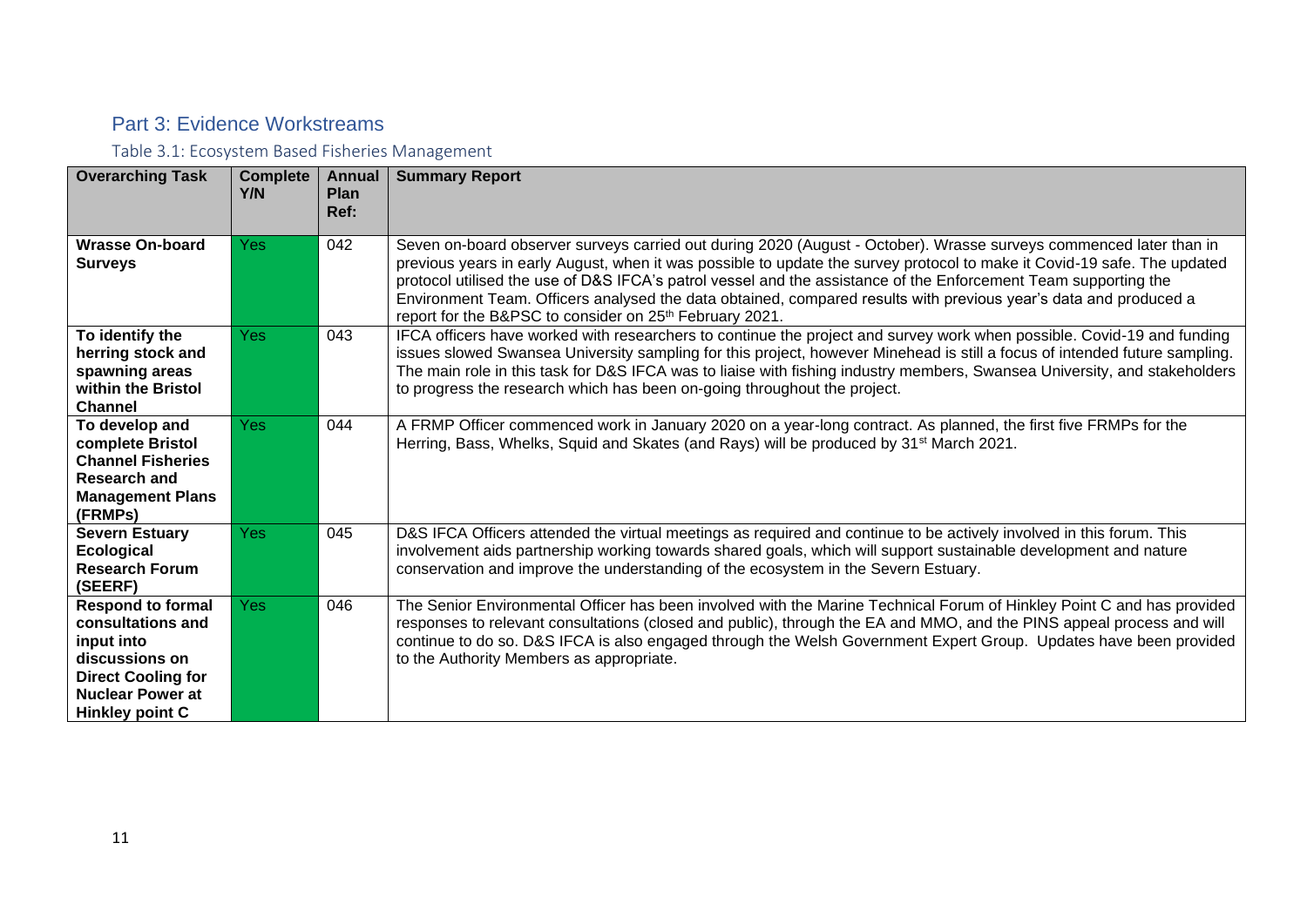#### <span id="page-11-0"></span>Table 3.2: MPA Management

| <b>Overarching Task</b>                                                                                                                                                                                     | <b>Complete</b><br>Y/N | <b>Annual</b><br>Plan<br>Ref: | <b>Summary Report</b>                                                                                                                                                                                                                                                                                                                                                                                                                                                                                                                                                                                       |
|-------------------------------------------------------------------------------------------------------------------------------------------------------------------------------------------------------------|------------------------|-------------------------------|-------------------------------------------------------------------------------------------------------------------------------------------------------------------------------------------------------------------------------------------------------------------------------------------------------------------------------------------------------------------------------------------------------------------------------------------------------------------------------------------------------------------------------------------------------------------------------------------------------------|
| <b>Bait Digging in the</b><br>proximity of<br>Sabellaria - Severn<br><b>Estuary EMS</b>                                                                                                                     | <b>Yes</b>             | 047                           | Additional survey work has been undertaken to monitor the location of bait digging in the vicinity of or within the known<br>areas of Sabellaria at Hinkley within the Severn Estuary SAC. This is in response to feedback from NE in its formal advice<br>for HRAs that were produced. A report will be completed by end of the March 2021.                                                                                                                                                                                                                                                                |
| <b>Bait Digging in the</b><br>proximity of High<br><b>Tide Roost sites in</b><br>the Severn Estuary<br><b>EMS</b>                                                                                           | <b>Yes</b>             | 048                           | Additional survey work has been undertaken to monitor the level of bait digging that may impact high tide roosts of birds<br>within the Severn Estuary SPA. This was in response to formal advice from NE on HRAs previously completed. A report<br>was completed by end of the March 2021.                                                                                                                                                                                                                                                                                                                 |
| <b>T3 MCZ evidence</b><br>gathering and<br>fishing activity<br>surveys                                                                                                                                      | <b>Yes</b>             | 049                           | Evidence already available has been evaluated and where more evidence was required survey work was planned. This<br>involved undertaking intertidal bait digging surveys for the five Estuarine Tranche 3 sites - Erme, Axe, Otter, Avon and<br>Dart to inform fishing activity reports. Whilst surveys did take place in all these Tranche 3 sites, the full survey plan was<br>not completed due to Covid-19. Further evidence gathering will be undertaken in 2021/2022 through liaison with Harbour<br>Masters, angling clubs, and bait shops to inform MCZ assessments.                                |
| <b>Continue to</b><br>monitor four MPAs<br>in the D&S IFCA's<br>in accordance with<br>the Monitoring and<br><b>Control Plans</b><br>(M&CPs) produced<br>by D&S IFCA and<br>agreed by NE.<br><b>District</b> | <b>Yes</b>             | 050                           | D&S IFCA has previously produced M&CPs. These involve the monitoring the fishing activity in the specific sites and the<br>catches of certain species to try and fill the knowledge gaps and set baselines. As part of this work, Shad Flyers and a<br>bycatch scheme was introduced in 2020. Data protection requests were submitted, and the M&CPs have been updated. In<br>addition, summary baseline reports have been completed for 2019/2020. Further DPA requests for fishing activity for the<br>whole of 2020 will be submitted and reviewed and monitoring reports will be produced in 2021/2022. |
| To complete<br><b>EMS/MCZ</b><br><b>Assessments</b>                                                                                                                                                         | N <sub>o</sub>         | 051                           | The Skerries Bank and Surrounds MCZ assessments have not been completed. Officers are waiting for Cefas reports for<br>Bideford to Foreland Point MCZ and Hartland Point to Tintagel MCZ to enable completion of T2 MCZ assessments.<br>Officer are chasing the layers for the new designated features in Torbay MCZ to undertake further assessments. For the<br>Morte Platform MCZ (T3) a matrix of activity has been completed and a commercial diving MCZ assessment has been<br>drafted.                                                                                                               |
| <b>To monitor Potting</b><br>in Plymouth Sound<br>in or close to<br>Seagrass beds                                                                                                                           | Yes:                   | 052                           | Officers have conducted sufficient levels of patrols to monitor the sites. Data has been mapped and fed into amendments<br>to HRAs. A 2019/2020 report on the location of pots has been updated with the 2020/2021 data. This includes patrol<br>sightings and location of wrasse pots in the Plymouth Sound.                                                                                                                                                                                                                                                                                               |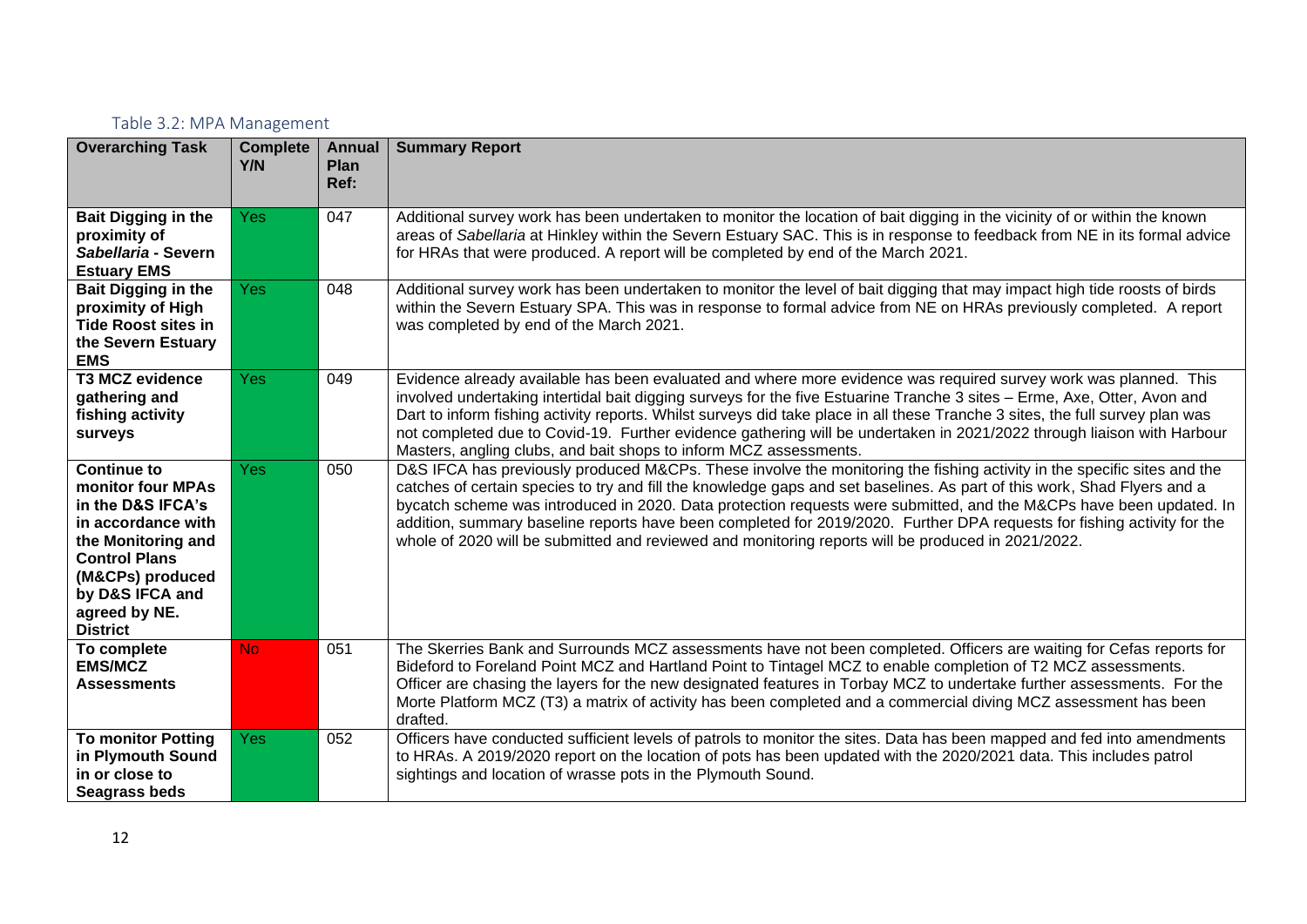| <b>Overarching Task</b>                                                                                               | <b>Complete</b><br>Y/N | Annual<br><b>Plan</b><br>Ref: | <b>Summary Report</b>                                                                                                                                                                                                                                                                                                                                                                                                                                                                                                                                                                                                                                                                                                                                                                                                                                                                                                                                                                                                   |
|-----------------------------------------------------------------------------------------------------------------------|------------------------|-------------------------------|-------------------------------------------------------------------------------------------------------------------------------------------------------------------------------------------------------------------------------------------------------------------------------------------------------------------------------------------------------------------------------------------------------------------------------------------------------------------------------------------------------------------------------------------------------------------------------------------------------------------------------------------------------------------------------------------------------------------------------------------------------------------------------------------------------------------------------------------------------------------------------------------------------------------------------------------------------------------------------------------------------------------------|
| To monitor<br>abundance and<br>gathering data on<br>the spiny lobster<br>catches within D&S<br>l IFCA's District wide | No.                    | 053                           | Evidence gathering was undertaken throughout 2020/2021. This included gathering data from fishers and Seasearch on<br>sightings, locations and distribution of spiny lobsters. Whilst on-board surveys were not possible due to Covid restrictions,<br>officers worked with fishers who continued to tag spiny lobsters and report recaptures of tagged lobsters. Morphometric<br>data have been collected from this tagging work. All crawfish tagging data received from fishers have been inputted into a<br>database, and there are now over 100 tagged crawfish on the south coast of Devon. Some Seafish funding (£5,752.34)<br>has been attained which is shared between D&S IFCA, CIFCA and IoS IFCA for crawfish tagging, development of pueruli<br>collectors and SW regional collaboration. This work will feed into a review of the spiny lobster fishery. Some sub-elements<br>of this task were not completed such as the deployment of pueruli collectors (due to Covid) and the distribution of fliers. |

## <span id="page-12-0"></span>Table 3.3: Species Knowledge and Management

| <b>Overarching Task</b>                                                                                                                                               | <b>Complete</b><br>Y/N | Annual<br><b>Plan</b><br>Ref: | <b>Summary Report</b>                                                                                                                                                                                                                                                                                                                                                                                   |
|-----------------------------------------------------------------------------------------------------------------------------------------------------------------------|------------------------|-------------------------------|---------------------------------------------------------------------------------------------------------------------------------------------------------------------------------------------------------------------------------------------------------------------------------------------------------------------------------------------------------------------------------------------------------|
| To assist the Bass<br>PhD - Tagging &<br><b>Acoustic</b><br><b>Monitoring &amp; Steart</b><br><b>Sampling</b>                                                         | Yes:                   | 054                           | D&S IFCA officers have assisted the PhD student with this workstream. Support provided included commenting on the<br>thesis and journal article manuscripts, including the underlying statistics. The PhD student successfully submitted and<br>defended his thesis. Tom Stamp, will present findings so his work at an Authority meeting subject to space on future<br>agendas for Authority meetings. |
| To analyse data<br>collected from all<br>previous years'<br>fishers' returns and<br>undertake<br><b>Salcombe Scallop</b><br><b>Fishery Stock</b><br><b>Assessment</b> | <b>No</b><br>Yes       | 055                           | On-board surveys to inform the scallop stock assessment were not undertaken due to Covid-19.<br>All data collected between 1998 and 2019 has been reviewed, quality assured and statistically analysed using R scripts.<br>Data were also collated from the 2020/2021 fishery in Salcombe and analysed. A final report will be produced in late 2021.                                                   |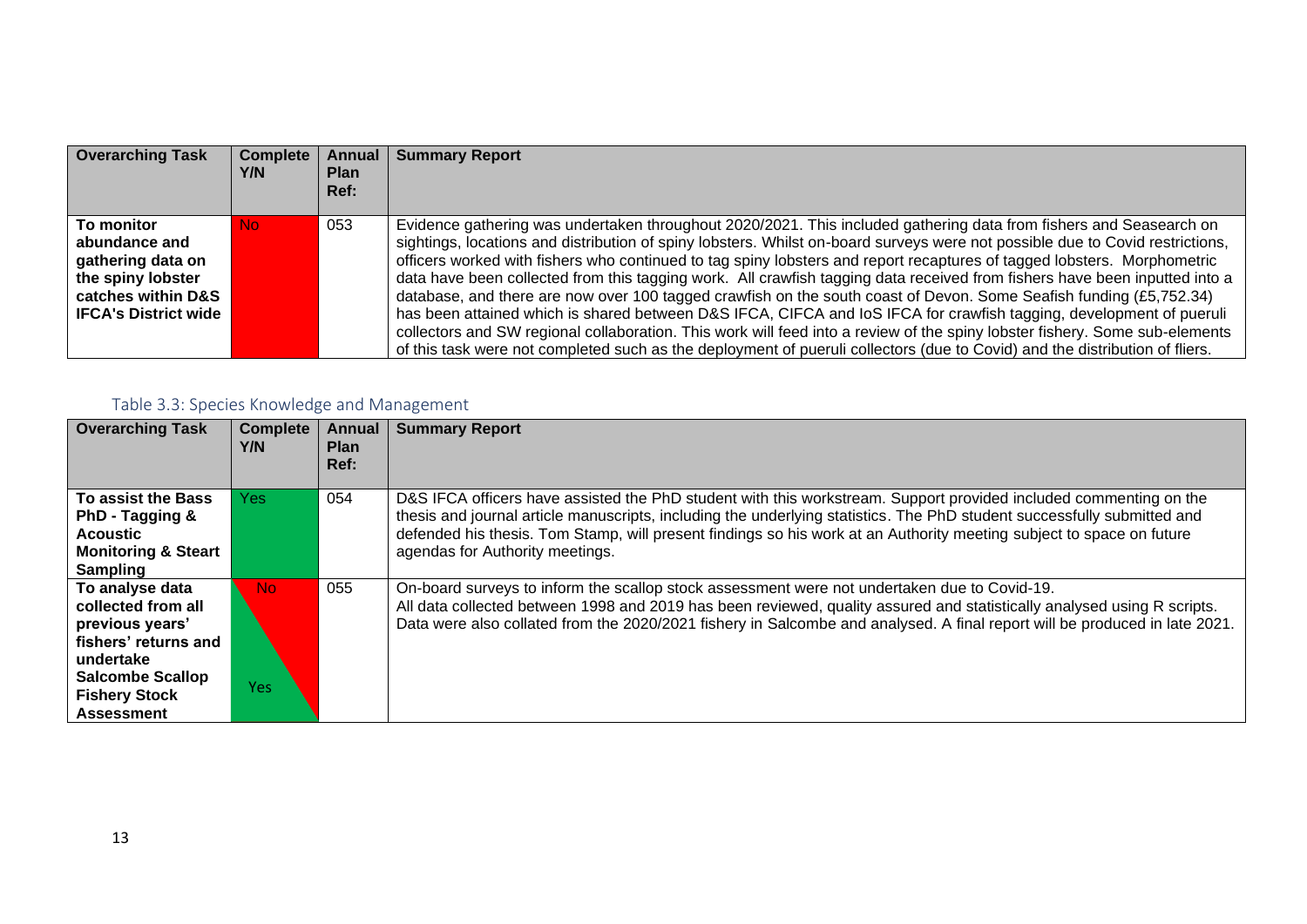| <b>Overarching Task</b>                                                                                              | <b>Complete</b><br>Y/N | <b>Annual</b><br>Plan<br>Ref: | <b>Summary Report</b>                                                                                                                                                                                                                                                                                                                                                                                                                                                                                                                                                                                                                                                                                                                     |
|----------------------------------------------------------------------------------------------------------------------|------------------------|-------------------------------|-------------------------------------------------------------------------------------------------------------------------------------------------------------------------------------------------------------------------------------------------------------------------------------------------------------------------------------------------------------------------------------------------------------------------------------------------------------------------------------------------------------------------------------------------------------------------------------------------------------------------------------------------------------------------------------------------------------------------------------------|
| To inform SW Crab<br>and Lobster<br><b>Fisheries -</b><br><b>Fisheries</b><br><b>Improvement Plan</b><br>(FIP)       | <b>Yes</b>             | 056                           | Officers have continued to sit on the steering group of the FIP and input into the project as a regulator and to provide In-<br>depth knowledge of the inshore fisheries in the area of the FIP. The production of the FIP Fisheries Management Plan will<br>help inform the development of the National Shellfish Management Plan and D&S IFCA's Fisheries Research and<br>Management Plans for lobster and crab fisheries in the District. D&S IFCA is also part of the Channel Scallop FIP. D&S<br>IFCA's officers have attended the project meetings as planned and have provided information on management measures,<br>levels of activity and currently sit on a sub-group to develop harvest control strategies for the fisheries. |
| To assess mussel<br>stocks in the Taw<br><b>Torridge Estuary,</b><br><b>Exe Estuary and</b><br><b>Teign Estuary.</b> | <b>Yes</b>             | 057                           | Officers have monitored the mussel beds in District and undertaken intertidal stock assessment surveys on the beds within<br>the public fishery part of the Teign and all beds in the Taw Torridge Estuary. Whilst most of the survey work for the Exe<br>Estuary was carried out, some areas were not monitored in 2020/2021. Analyses of all the data collected to date have<br>been undertaken and the stock assessment reports were completed in March 2021.                                                                                                                                                                                                                                                                          |
| To assess cockle<br>stocks in the, Exe<br><b>Estuary, Teign</b><br><b>Estuary and Avon</b><br>Estuary.               | <b>Yes</b>             | 058                           | All cockle stock assessment surveys were completed in 2020/2021. The assessments in the Exe and the Teign were<br>completed to assess the cockle abundance and biomass in these two estuaries compared with previous years'<br>assessment to ensure sustainability of these resources. An assessment of the cockle population in the Avon Estuary<br>(Devon) has also been undertaken for the first time, as this Estuary is now a Tranche 3 MCZ. Officers have produced the<br>required reports. Analyses of all the data collected to date have been undertaken and the stock assessment reports were<br>completed for each estuary.                                                                                                    |
| <b>Bass Survivability</b>                                                                                            | <b>No</b>              | 059                           | The literature review of the survivability of bass through netting activities and techniques used to assess was started in<br>2020/2021. However, this is yet to be completed. This work will inform future decision-making regarding access for netting<br>activity. This work recognises requests from fishers that D&S IFCA look at the possibility of a limited net fishery and the<br>initial research and investigations will help to assess bass survivability in the nets after a limited soak time. This will be a<br>priority task for 2021/2022.                                                                                                                                                                               |
| Survey of crab<br>tiling activity in<br><b>D&amp;S IFCA's District</b><br><b>Estuaries.</b>                          | <b>Yes</b>             | 060                           | The goal was to undertake surveys of thirteen estuaries in Devon to gather positional data and count the number of crab<br>tiles located in those estuaries. All drone surveys have been completed as well as counts and mapping for 4 out of the 7<br>sites where drone images were collected. A report was completed in March 2021.                                                                                                                                                                                                                                                                                                                                                                                                     |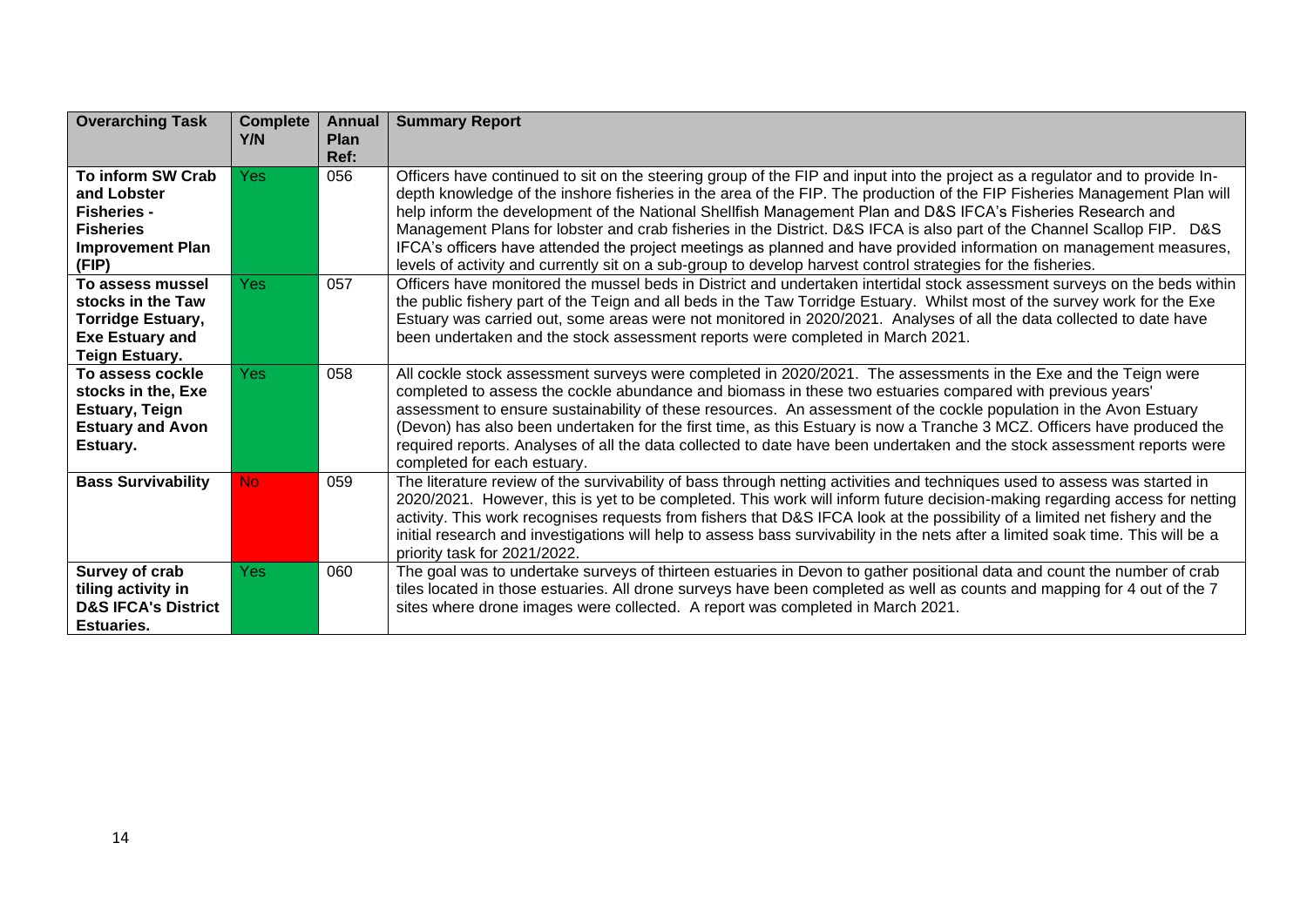### <span id="page-14-0"></span>Table 3.4: Habitat Research and Management

| <b>Overarching Task</b>                                                                  | $Complete \,   \,$<br>Y/N | Annual<br><b>Plan</b><br>Ref: | <b>Summary Report</b>                                                                                                                                                                                                                                                                                                                                                                                                                                                                                                                            |
|------------------------------------------------------------------------------------------|---------------------------|-------------------------------|--------------------------------------------------------------------------------------------------------------------------------------------------------------------------------------------------------------------------------------------------------------------------------------------------------------------------------------------------------------------------------------------------------------------------------------------------------------------------------------------------------------------------------------------------|
| <b>Torbay MCZ</b><br>Seagrass and<br><b>Fisheries</b><br><i>interactions</i><br>Research | Yes                       | 061                           | This task involved several sub-tasks which have been completed, as follows:<br>Side scan survey to identify the extent of the seagrass beds was completed in conjunction with CIFCA. Analysis of<br>these data will take place in 2021/2022.<br>Questionnaires were sent to all fishers who operate on or adjacent to the seagrass beds in Torbay and activity<br>level mapping of the results has been completed.<br>Filming of the interaction of pots on the seagrass was undertaken. Analysis of these data will take place in<br>2021/2022. |

(intentionally blank)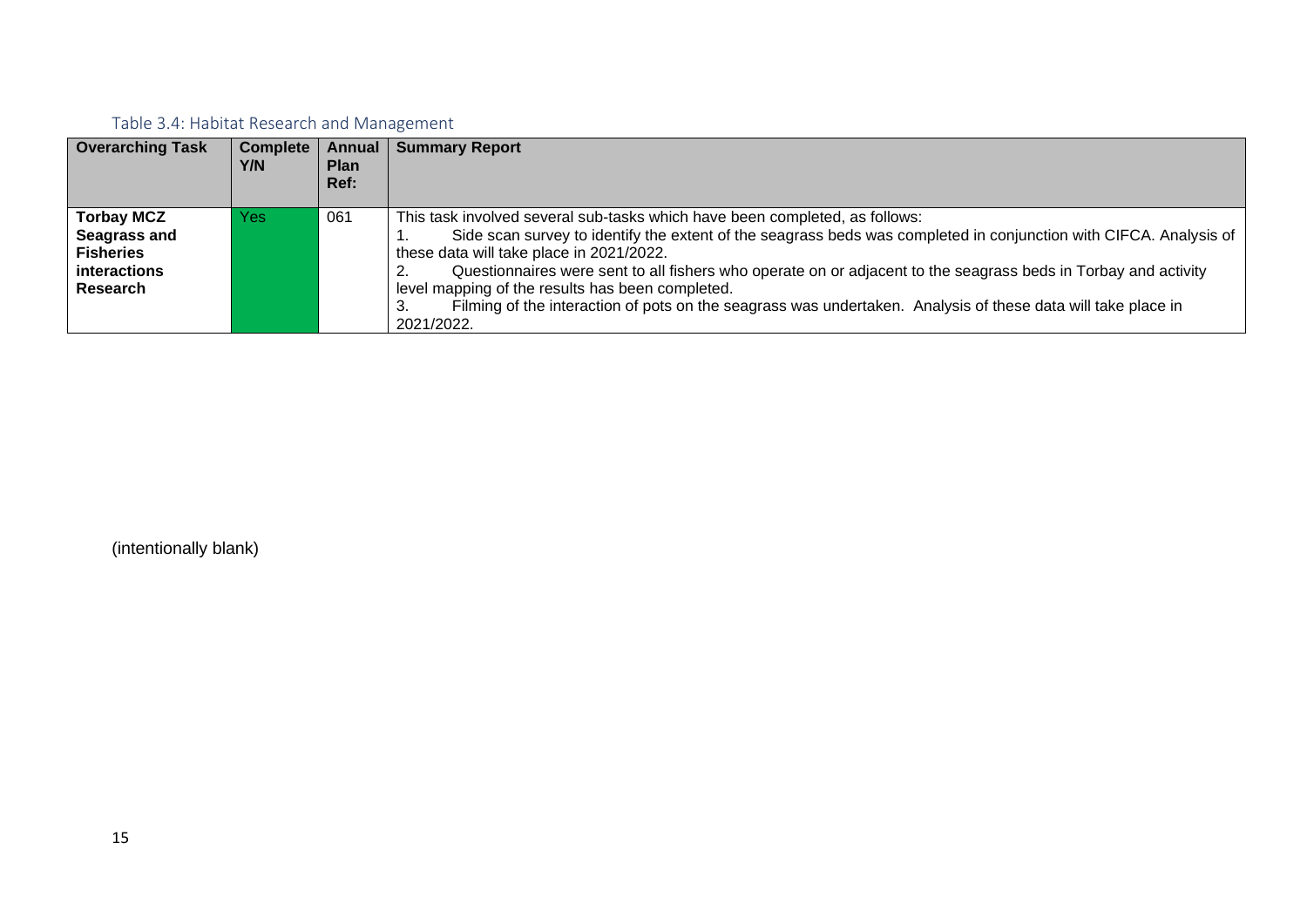#### <span id="page-15-0"></span>Part 4: Internal Process Workstreams

The following tables report on internal process workstreams but do not include specific communication tasks relating to byelaw working (Management of Fishing Activities) that were detailed in Reporting (Section 1) of this document.

#### <span id="page-15-1"></span>Table 4.1: General Communications

| <b>Overarching Task</b>                                                                          | <b>Complete</b><br>Y/N | <b>Annual</b><br>Plan<br>Ref: | <b>Summary Report</b>                                                                                                                                                                                                                                                                                                                                                                                                                                                                                                                                                                                                                                                                                                                                                       |
|--------------------------------------------------------------------------------------------------|------------------------|-------------------------------|-----------------------------------------------------------------------------------------------------------------------------------------------------------------------------------------------------------------------------------------------------------------------------------------------------------------------------------------------------------------------------------------------------------------------------------------------------------------------------------------------------------------------------------------------------------------------------------------------------------------------------------------------------------------------------------------------------------------------------------------------------------------------------|
|                                                                                                  |                        |                               |                                                                                                                                                                                                                                                                                                                                                                                                                                                                                                                                                                                                                                                                                                                                                                             |
| Delivery the D&S<br><b>IFCA</b><br><b>Communication</b><br><b>Delivery Plan</b>                  | <b>Yes</b>             | 062                           | Officers have continued in their attempts to engage effectively with all stakeholders on a variety of platforms including the<br>use of the website and Facebook. Although personal interaction is limited, the use of direct circulation (Mail Chimp) has<br>been successful in different consultation work undertaken. The Covid-19 pandemic has been the catalyst for increased<br>use of Zoom and Microsoft Teams for meetings with Authority members and the fishing industry.                                                                                                                                                                                                                                                                                         |
| <b>Staff to contribute</b><br>to the delivery of<br>the<br><b>Communications</b><br><b>Plans</b> | <b>No</b>              | 063                           | The expectation as a minimum was for two news items to be produced by each team each month. This was not achieved.<br>Those news/information items, which were produced by officers, have demonstrated actions to meet key tasks identified in<br>the 2020-21 Annual Plan. The information items form the basis of other publications such as quarterly reports for<br>members of the Authority and a quarterly newsletter that is produced for stakeholders. News items are posted on the D&S<br>IFCA website and Facebook page. Although the output was below anticipated levels, by 31 <sup>st</sup> March 2021 a total of 48<br>news/information items had been created by officers. The majority of these news items relate to core working undertaken<br>by officers. |
| To review the<br>content and display<br>of website                                               | Yes.                   | 064                           | Tasks 064 & 065 are interlinked.<br>The website must be reviewed as a minimum each month to meet Success Criteria. As the website is an integral part of<br>D&S IFCA's communications delivery plan it is reviewed and updated far more frequently. The website is constantly being                                                                                                                                                                                                                                                                                                                                                                                                                                                                                         |
| To review and<br>refine the primary<br>display pages of<br><b>D&amp;S IFCA Website</b>           |                        | 065                           | updated with new links and content such as papers for meetings, links to completed reports and additions to the members<br>secure area. The investigations table was updated twice in 2020/21. The exemptions table was created/ published in<br>October 2020 and updated once again in January 2021.                                                                                                                                                                                                                                                                                                                                                                                                                                                                       |
|                                                                                                  |                        |                               | New pages have been developed for the website in 2020/21 and several have been completely overhauled. Special<br>attention has been given to the members' secure area of the website to recognise feedback from members. A dedicated<br>page for the Governance Working Group has been developed. Main heading tabs have been re-organised with new drop-<br>down menus to include a page for Annual Plans/Reports and a subpage (publications) built to better introduce the<br>Resource Library.                                                                                                                                                                                                                                                                          |
| <b>Production of D&amp;S</b><br><b>IFCA E-newsletter</b><br>"Inshore Insights"                   | N <sub>o</sub>         | 066                           | The expectation of three newsletters to be produced and circulated was not achieved. The creation and circulation of the<br>e-newsletter in an electronic format has the aims of enhancing the reputation of the Authority, to inform stakeholders<br>about core working and meet expectations (including High Level Objectives) that D&S IFCA is recognised and heard. An<br>e-newsletter was produced in November 2020 and directly circulated to 1291 contacts on the mailing list and opened by<br>600 of those that received it.                                                                                                                                                                                                                                       |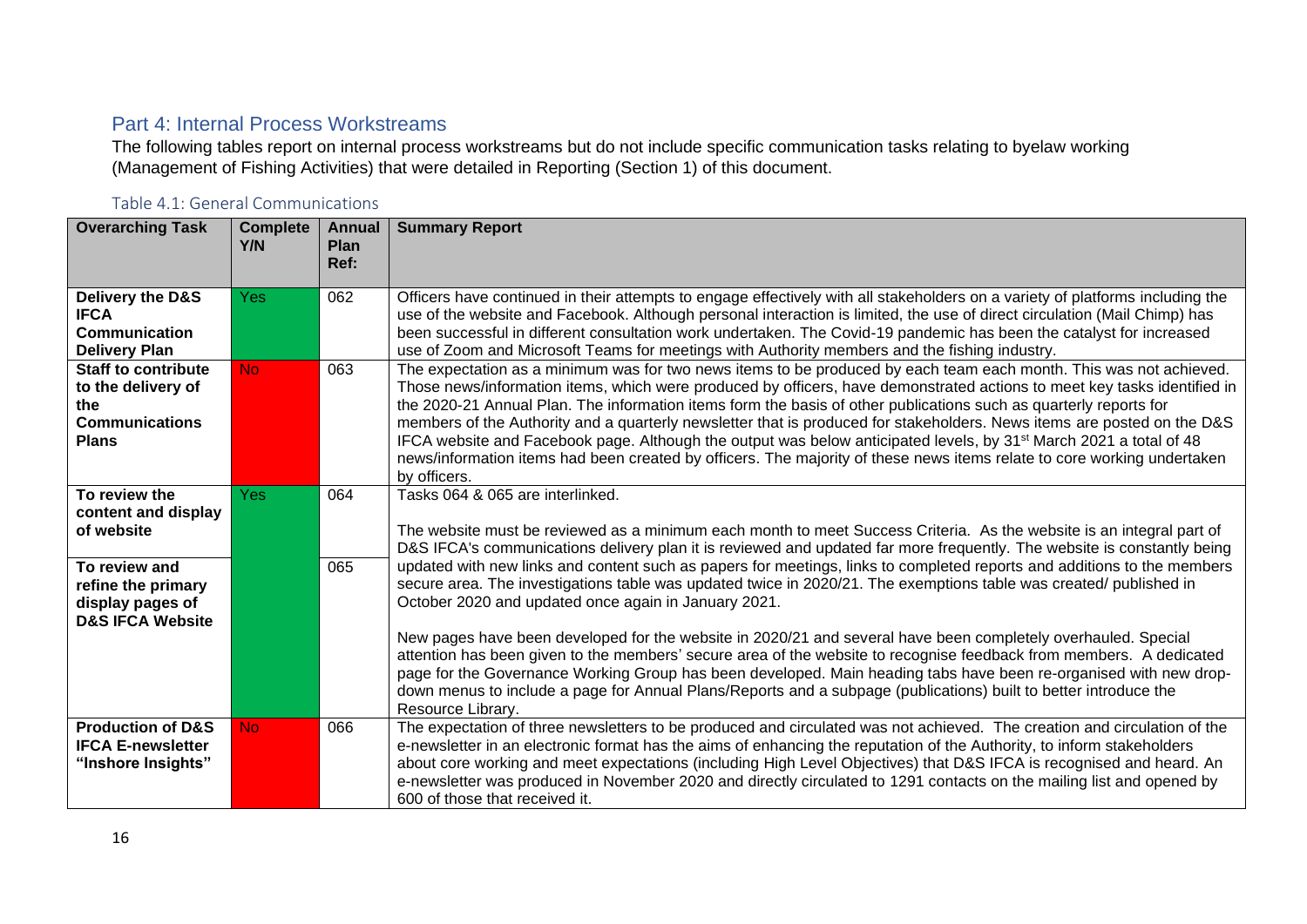| <b>Overarching Task</b>                                                                                                        | <b>Complete</b><br>Y/N | <b>Annual</b><br>Plan<br>Ref: | <b>Summary Report</b>                                                                                                                                                                                                                                                                                                                                                                                                      |
|--------------------------------------------------------------------------------------------------------------------------------|------------------------|-------------------------------|----------------------------------------------------------------------------------------------------------------------------------------------------------------------------------------------------------------------------------------------------------------------------------------------------------------------------------------------------------------------------------------------------------------------------|
| Professionally<br>printed<br>communication<br>material.                                                                        | <b>No</b>              | 067                           | There was no requirement to produce professionally printed communication material. The reserves were not used to<br>create any professionally printed, glossy hard copy newsletters and other high-quality information flyers.                                                                                                                                                                                             |
| <b>Contribution to the</b><br><b>Exe Estuary</b><br><b>Management</b><br><b>Partnership (EEMP)</b><br>newsletter               | <b>Yes</b>             | 068                           | D&S IFCA works in partnership with the EEMP and has secured a dedicated space within their newsletter. There is a<br>continuing opportunity for D&S IFCA to highlight its work that is relevant to the Exe Estuary. Information was provided to<br>the inform the EEMP newsletter in 2020.                                                                                                                                 |
| <b>Online Permit</b><br><b>Application Facility</b>                                                                            | N/A                    | 069                           | No assistance was required in 2020-21 relating to changes to the on-line permit application facility. As new byelaws are<br>created or changes are made to permit conditions, this needs to be reflected within the on-line application facility and the<br>links to information such as permit conditions or Annexes. Delays in development of byelaw work have meant that no<br>changes to the facility were required.   |
| <b>Officers to attend</b><br>Meetings/Events/<br><b>Stakeholder</b><br>engagement<br>needed to support<br>delivery of the plan | <b>Yes</b>             | 070                           | Officers have attended a wide range of virtual on-line meetings and events and undertook stakeholder engagement<br>throughout 2020/2021.                                                                                                                                                                                                                                                                                   |
| <b>Officers to attend</b><br>additional meetings<br>and events                                                                 | <b>No</b>              | 071                           | Attendance at meetings and events were undertaken virtually as per task 070. Costs for attendance was not an issue so<br>reserves were not required.                                                                                                                                                                                                                                                                       |
| To provide suitable<br>venues for public<br>meetings                                                                           | <b>Yes</b>             | 072                           | It was envisaged that reserves would be used provide for suitable venues for public meetings. Covid-19 was the catalyst<br>for increased use of Zoom (virtual on-line meetings) during 2020-21. Zoom has been used for full Authority, B&PSC,<br>F&GPSC meetings as well as and internal (staff) meetings and meetings with fishers. This has resulted in a cost saving<br>and a reduction in D&S IFCA's carbon footprint. |